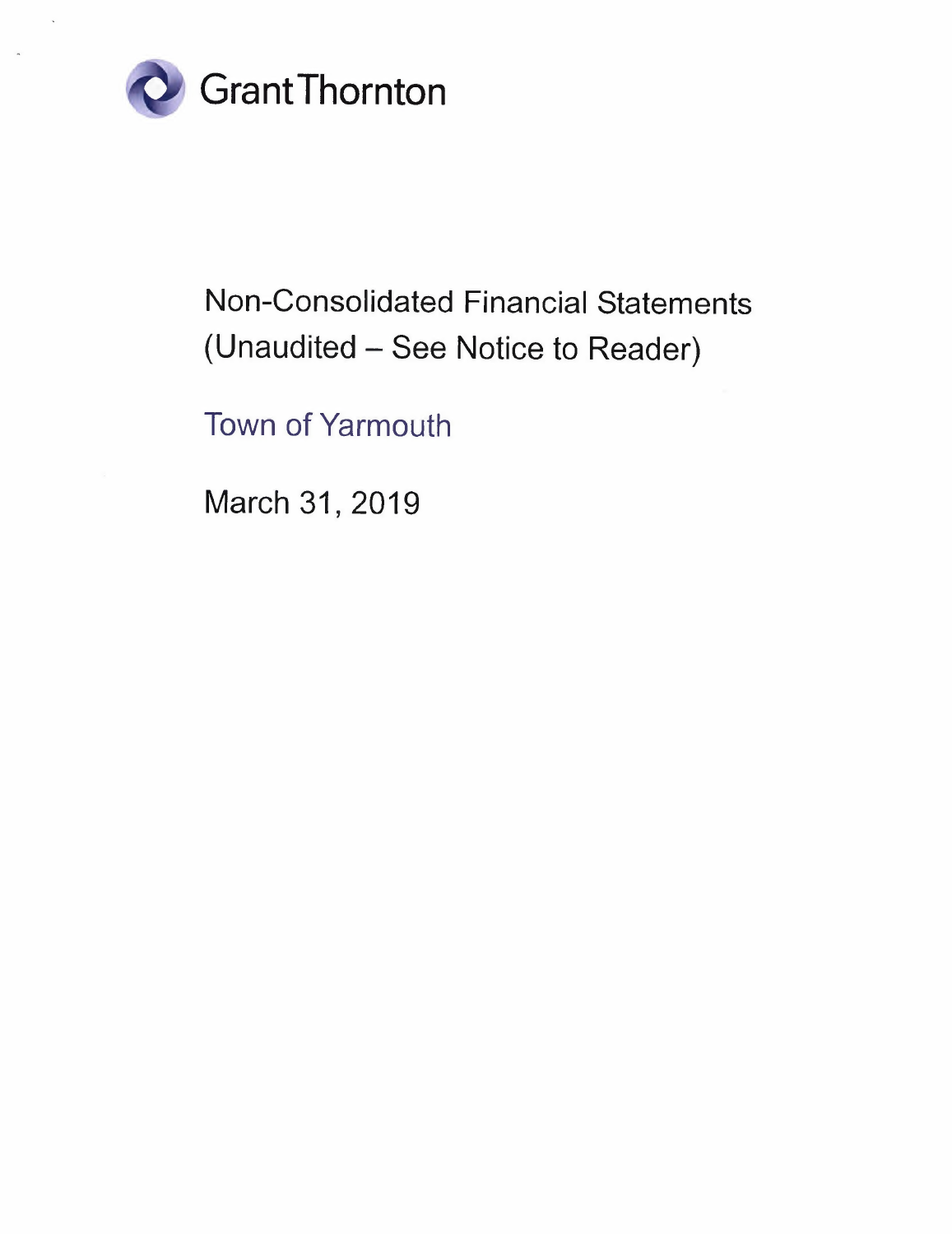Town of Yarmouth

 $\mathcal{A}^{\text{max}}$ 

 $\ddot{\phantom{a}}$ 

# **Contents**

|                                                                   | Page                                  |
|-------------------------------------------------------------------|---------------------------------------|
| Notice to Reader                                                  | 1                                     |
| <b>General Section</b>                                            |                                       |
| Non-Consolidated Statement of Operations                          | $\mathbf{2}$                          |
| Non-Consolidated Operating Fund Balance Sheet                     | $3 - 4$                               |
| Non-Consolidated General Capital Fund Balance Sheet               |                                       |
| Non-Consolidated Statement of Investment in Capital Assets        | $\begin{array}{c} 5 \\ 6 \end{array}$ |
| Non-Consolidated Tangible Capital Assets                          | $\overline{7}$                        |
| Non-Consolidated School Capital Fund Balance Sheet                | 8                                     |
| Non-Consolidated Schedules to Statement of Operations             | $9 - 14$                              |
| <b>Water Utility</b>                                              |                                       |
| Non-Consolidated Statement of Operations                          | 15                                    |
| Non-Consolidated Operating Fund Balance Sheet                     | 16                                    |
| Non-Consolidated Capital Fund Balance Sheet                       | 17                                    |
| Non-Consolidated Tangible Capital Assets                          | 18                                    |
| Non-Consolidated Statement of Investment in Capital Assets        | 18                                    |
| Non-Consolidated Schedules to Statement of Operations             | $19 - 20$                             |
| <b>Trust and Special Funds</b>                                    |                                       |
| Non-Consolidated Trust Fund Balance Sheet                         | 21.                                   |
| Non-Consolidated Statement of Trust Fund Reserves                 | 21                                    |
| Non-Consolidated Capital Reserve Fund Balance Sheet               | 22                                    |
| Non-Consolidated Statement of Capital Reserve Fund                | 22                                    |
| Non-Consolidated Operating Reserve Fund Balance Sheet             | 23                                    |
| Non-Consolidated Statement of Operating Reserve Fund              | 23                                    |
| Notes to the Non-Consolidated Financial Statements                | $24 - 25$                             |
| Other                                                             |                                       |
| Non-Consolidated Schedule of Debenture Debt Charges and Term Debt | 26                                    |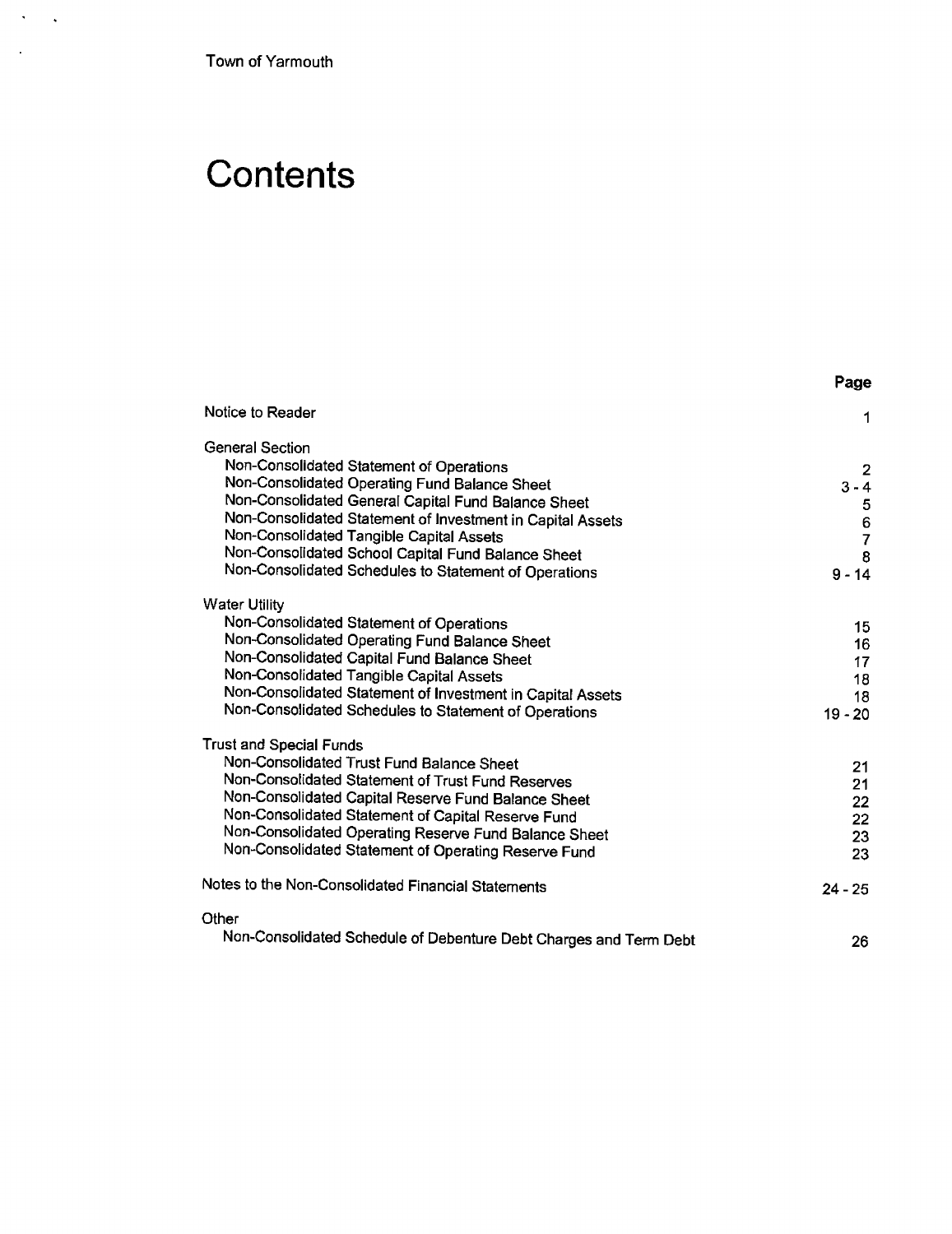

## Notice to Reader Grant Thornton LLP

328 Main Street, PO Box 297 Yarmouth, NS B5A482

T +1 902 742 7842 F +1 902 742 0224 www.GrantThornton.ca

#### To Her Worship the Mayor and Members of the Council Town of Yarmouth

On the basis of information provided by management, we have compiled the non-consolidated Operating Fund and Capital Fund balance sheets of the General Fund, the Water Utility, Trust Funds and Reserve Funds of the Town of Yarmouth as at March 31, 2019 and the non-consolidated statement of operations for the year then ended.

We have not performed an audit or a review engagement in respect of these financial statements and, accordingly, we express no assurance thereon.

Readers are cautioned that these statements may not be appropriate for their purposes.

Grant Thouston LLP

Yarmouth, Canada November 14, 2019

Chartered Professional Accountants **Licensed Public Accountants**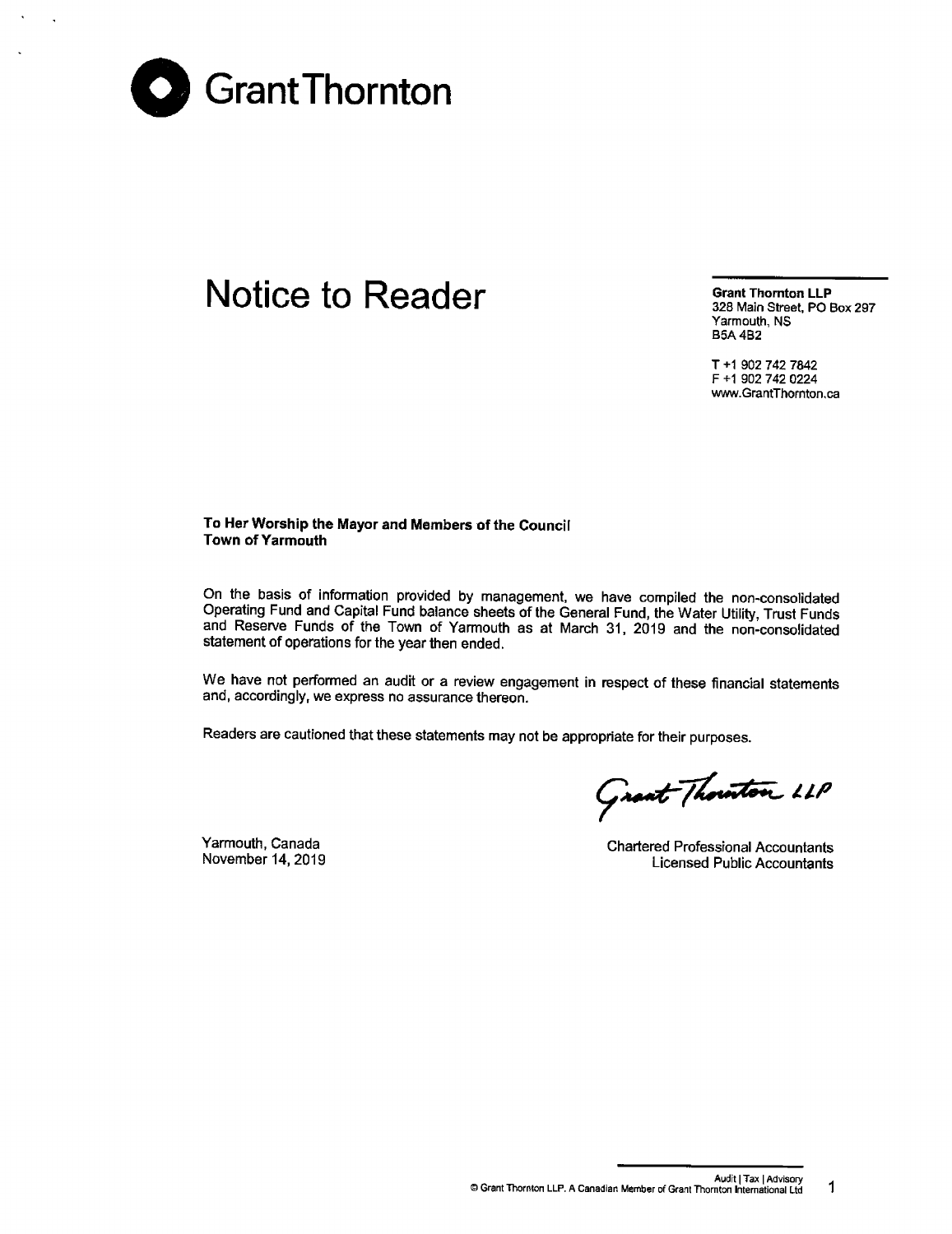(Unaudited – See Notice to Reader

 $\alpha$  $\ddot{\phantom{a}}$ 

| Year Ended March 31                                            |               | 2018          |                  |
|----------------------------------------------------------------|---------------|---------------|------------------|
|                                                                | <b>Budget</b> | <b>Actual</b> | Actual           |
| Revenues                                                       |               |               |                  |
| <b>Taxes</b>                                                   | \$12,676,155  | \$12,571,291  | \$12,579,811     |
| Grants in lieu of taxes                                        | 1,059,500     | 1,052,526     | 1,050,039        |
| Services provided to other governments                         | 780,000       | 692,471       | 765,804          |
| Sales of services                                              | 41,500        | 46,021        | 38,802           |
| Other revenue from own sources<br>Unconditional transfers from | 2,251,303     | 2,308,373     | 2,230,105        |
| other governments<br>Conditional transfers from federal/       | 728,187       | 728,201       | 728,206          |
| provincial governments                                         | 50,000        | 15,359        | 43,477           |
| Other transfers                                                | 134,664       | 127,412       | 127,412          |
|                                                                | 17,721,309    | 17,541,654    | 17,563,656       |
| Expenses                                                       |               |               |                  |
| General government services                                    | 1,714,842     | 1,600,620     | 1,713,497        |
| Protective services                                            | 5,024,132     | 5,245,210     | 5,092,112        |
| <b>Transportation services</b>                                 | 1,995,187     | 2,007,474     | 1,858,207        |
| Environmental health services                                  | 2,381,498     | 2,348,399     | 2,301,110        |
| Environmental development services                             | 1,697,220     | 1,662,573     | 3,039,908        |
| Recreation and cultural services                               | 944,192       | 973,149       | 924,853          |
| <b>Fiscal services</b>                                         | 3,961,808     | 3,688,003     | 2,821,863        |
|                                                                | 17,718,879    | 17,525,428    | 17,751,550       |
| Annual surplus (deficit) before the undernoted                 | 2,430         | 16,226        | (187, 894)       |
| Other pension recovery                                         |               | 166,328       | 256,819          |
| Annual surplus before transfer<br>of accumulated surplus       | 2,430         | 182,554       | 68,925           |
| Transfer of accumulated surplus to<br><b>Operating Reserve</b> |               | (182, 554)    | <u>(774,443)</u> |
| Annual surplus (deficit)                                       | 2,430         | \$            | (705, 518)       |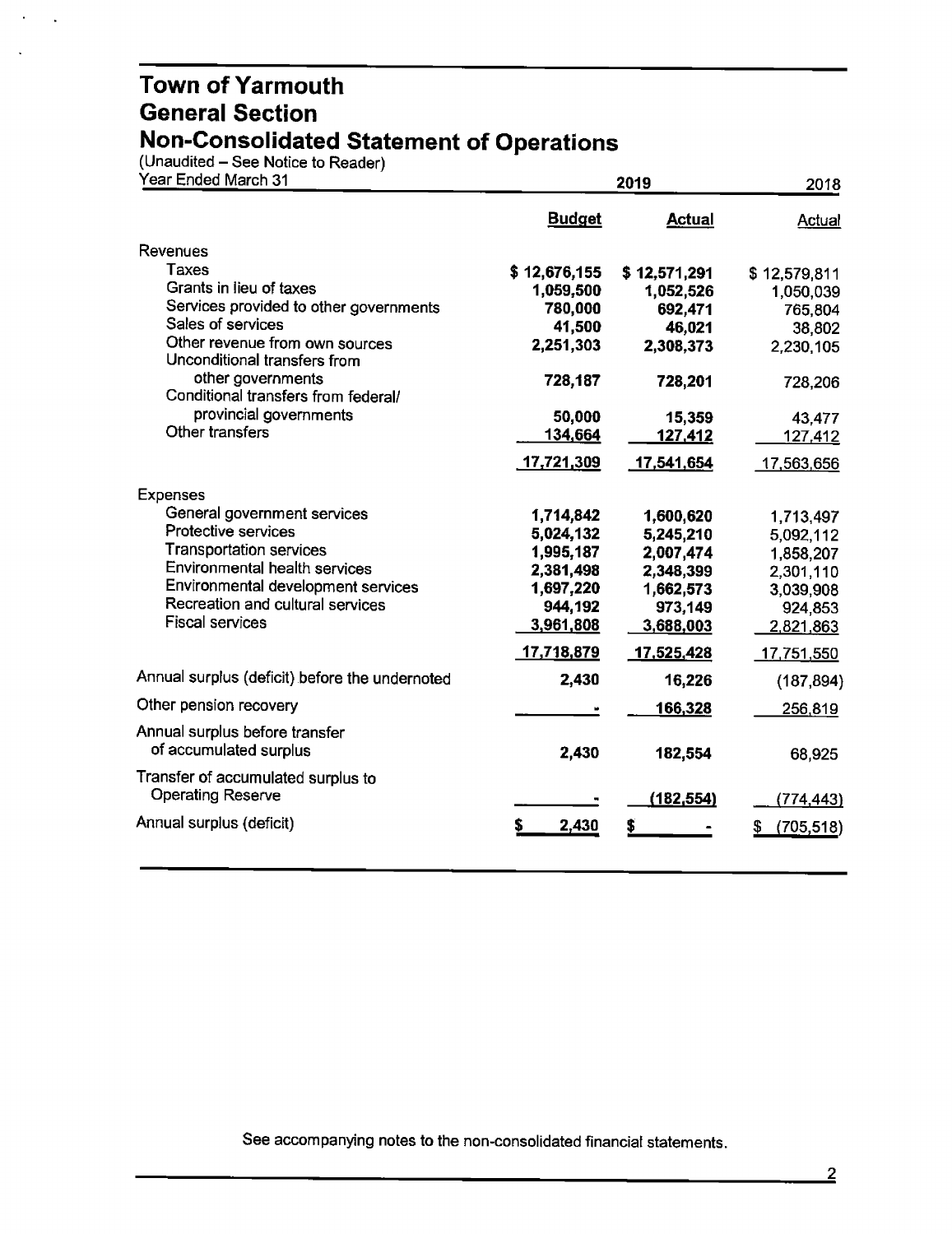#### **Town of Yarmouth General Section Non-Consolidated Operating Fund Balance Sheet**

(Unaudited - See Notice to Reader)

| March 31                                                                      | 2019            | 2018          |
|-------------------------------------------------------------------------------|-----------------|---------------|
| <b>Assets</b>                                                                 |                 |               |
| Cash and cash equivalents                                                     | 1,200,475<br>S. | 675,631<br>S  |
| <b>Receivables</b>                                                            |                 |               |
| Taxes receivable (Note 1)                                                     | 636,025         | 561,747       |
| Sewer rates receivable (Note 2)                                               | 436,619         | 446,714       |
| Other local governments                                                       | 93,459          | 88,455        |
| Due from controlled and non-controlled agencies (Note 3)<br>Other receivables | 60,949          | 28,496        |
| Trade accounts                                                                | 174,026         | 1,159,224     |
| HST                                                                           | 177,948         | 154,120       |
|                                                                               | 1,579,026       | 2,438,756     |
| Other assets                                                                  |                 |               |
| Pension benefit asset                                                         | 862,219         | 695,891       |
| Prepaid expenses                                                              | 398,284         | <u>73,035</u> |
|                                                                               | 1,260,503       | 768,926       |
|                                                                               | 4,040,004       | \$3,883,313   |
|                                                                               |                 |               |

On Behalf of the Town Council

Mayor<br>
See accompanying notes to the non-consolidated financial statements.

3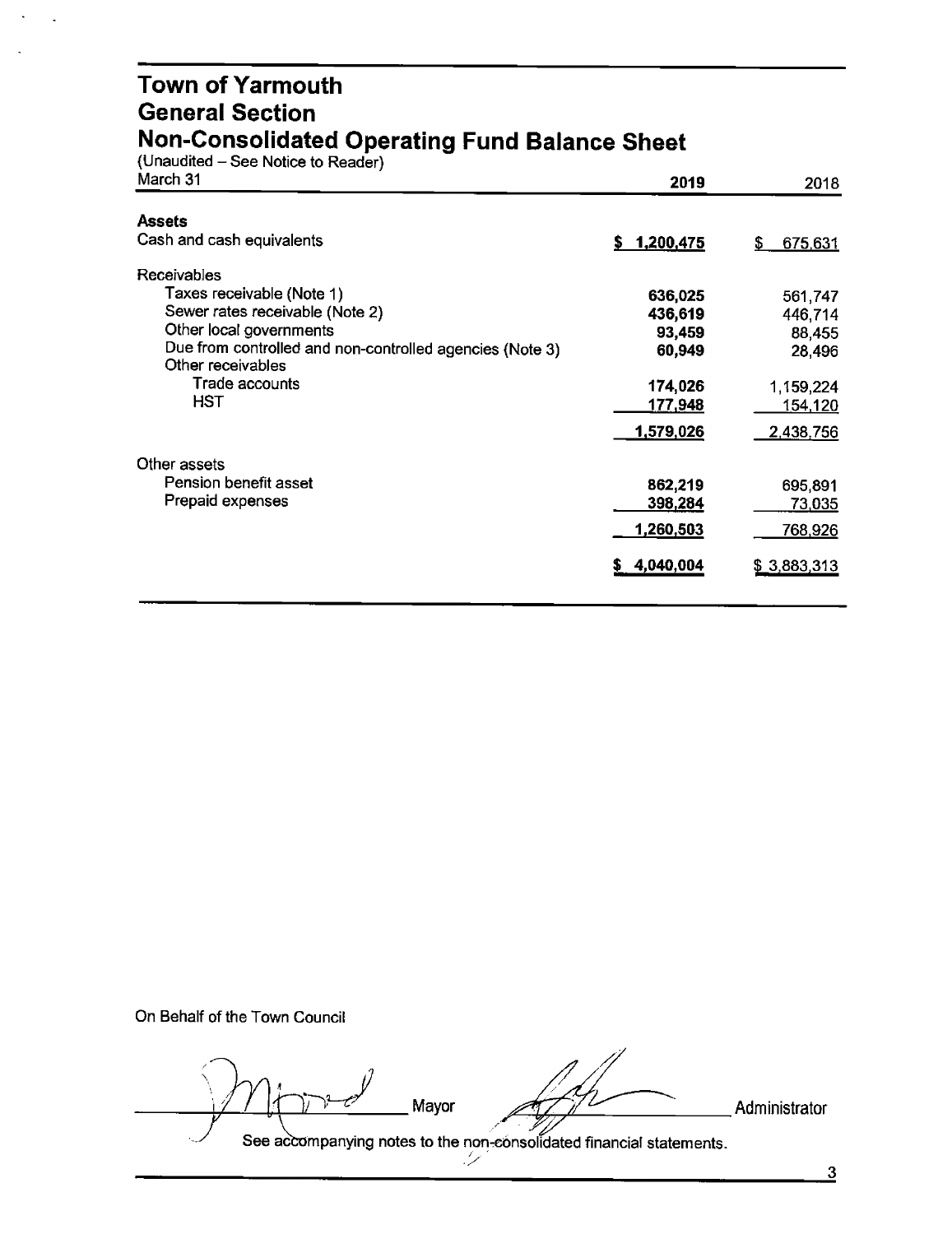### **Town of Yarmouth General Section Non-Consolidated Operating Fund Balance Sheet**

(Unaudited – See Notice to Reader)

 $\ddot{\phantom{a}}$ 

| March 31                               | 2019         | 2018             |
|----------------------------------------|--------------|------------------|
| <b>Liabilities</b>                     |              |                  |
| Federal Government and its agencies    | S<br>510,055 | S<br>581,438     |
| Provincial Government and its agencies | 194,319      | 221,000          |
| Due to own funds (Note 4)              | 1,840,050    | 904,980          |
| Trade accounts                         | 434,335      | 1,123,193        |
|                                        | 2,978,759    | 2,830,611        |
| <b>Other liabilities</b>               |              |                  |
| Prepayment of taxes                    | 132,199      | 115,008          |
| Deferred revenue                       | 186,943      | 126,520          |
| Neighborhood Improvement Program       |              | 505              |
| Post-employment benefit obligations    | 742,103      | 810,669          |
|                                        | 1,061,245    | <u>1,052,702</u> |
| <b>Surplus</b>                         |              |                  |
| Accumulated surplus (Note 5)           |              |                  |
|                                        | 4,040,004    | \$3,883,313      |
|                                        |              |                  |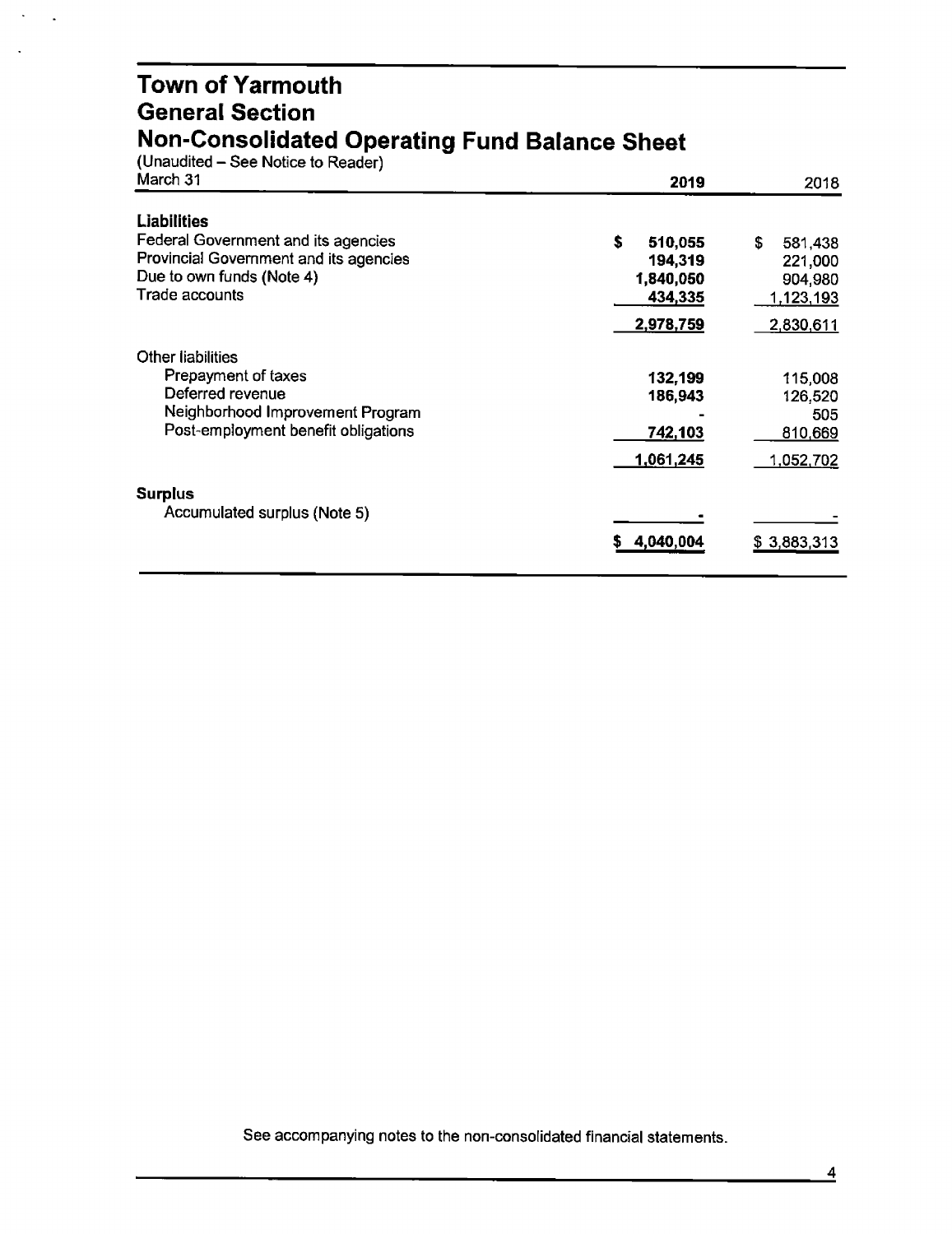#### **Town of Yarmouth General Section Non-Consolidated General Capital Fund Balance Sheet**

(Unaudited – See Notice to Reader)

| March 31                                                                                                              | 2019                                                                  | 2018                                                                 |
|-----------------------------------------------------------------------------------------------------------------------|-----------------------------------------------------------------------|----------------------------------------------------------------------|
| <b>Assets</b>                                                                                                         | \$                                                                    | \$                                                                   |
| Cash and cash equivalents                                                                                             | 148,286                                                               | 142,887                                                              |
| Properties acquired at tax sale<br>Assets held for resale<br>Tangible capital assets (Page 7)                         | 75,984<br>105,477<br>45,318,095<br><u>45,499,5</u> 56<br>\$45,647,842 | 75,984<br>105,477<br>45,401,220<br><u>45,582,681</u><br>\$45,725,568 |
| Liabilities                                                                                                           | \$                                                                    | \$                                                                   |
| Accounts payable                                                                                                      | 257,333                                                               | 620,769                                                              |
| Payable to Operating Fund                                                                                             | 452,450                                                               | 452,447                                                              |
| Yarmouth Waterfront Development Corporation                                                                           | 9,497                                                                 | 10,393                                                               |
| Accrued interest on Brooklyn Street debenture                                                                         | 719,280                                                               | 1,083,609                                                            |
| Long-term debt (Note 6 and Page 26)<br>Debentures issued from the Nova Scotia Municipal<br><b>Finance Corporation</b> | 1,366,667                                                             | 1,766,667                                                            |
| <b>Equity</b>                                                                                                         | 43,561,895                                                            | 42,875,292                                                           |
| Investment in capital assets (Page 6)                                                                                 | 45,647,842                                                            | 45,725,568                                                           |

On Behalf of the Town Council

*·Qz v1· . ' , II ,*  $M11:$   $M$  $\frac{1}{2}$   $\frac{1}{2}$   $\frac{1}{2}$   $\frac{1}{2}$   $\frac{1}{2}$   $\frac{1}{2}$   $\frac{1}{2}$   $\frac{1}{2}$   $\frac{1}{2}$   $\frac{1}{2}$   $\frac{1}{2}$   $\frac{1}{2}$   $\frac{1}{2}$   $\frac{1}{2}$   $\frac{1}{2}$   $\frac{1}{2}$   $\frac{1}{2}$   $\frac{1}{2}$   $\frac{1}{2}$   $\frac{1}{2}$   $\frac{1}{2}$   $\frac{1}{2}$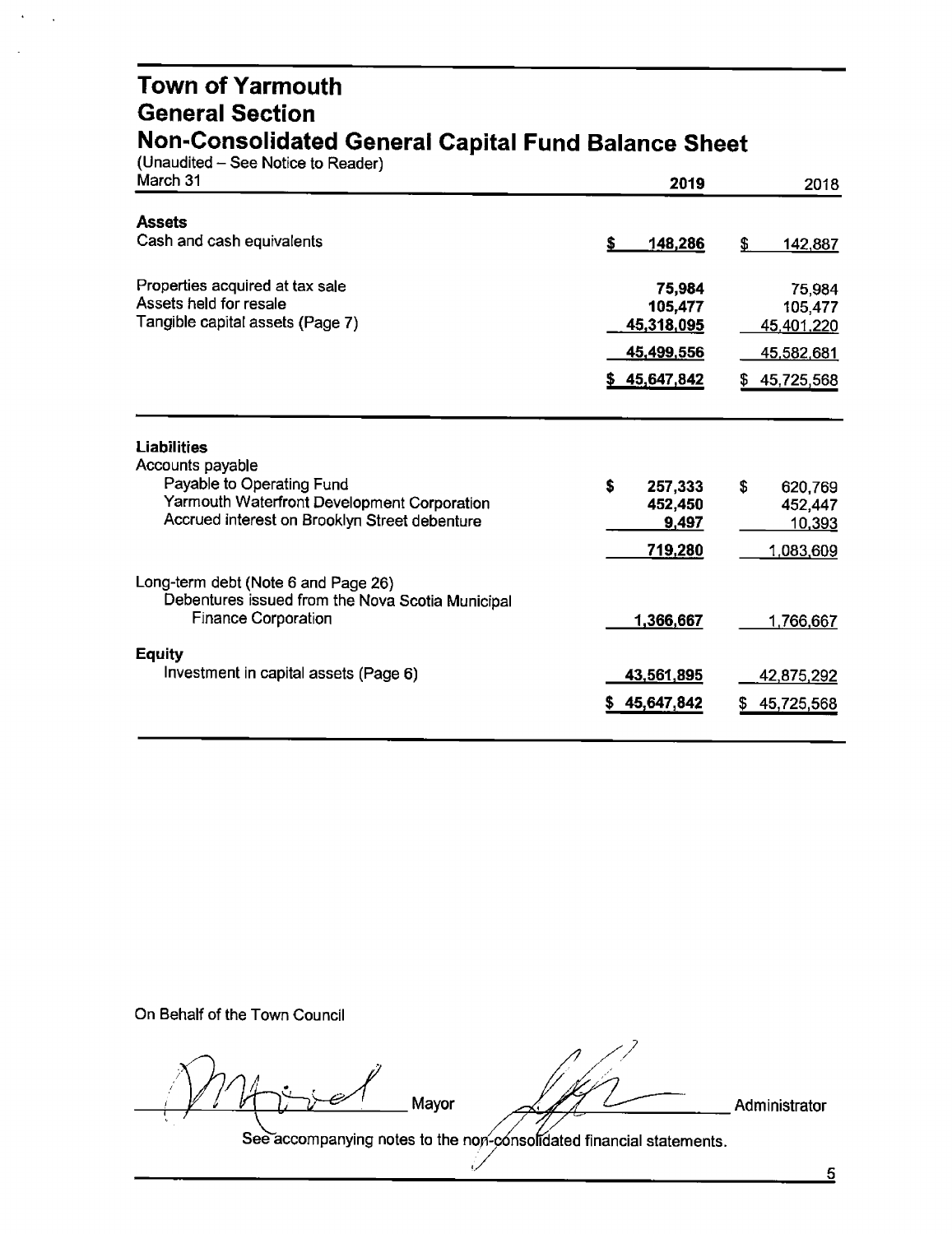#### **Town of Yarmouth General Section Non-Consolidated Statement of Investment in Capital Assets**

| (Unaudited – See Notice to Reader)<br>Year Ended March 31      | 2019         | 2018             |
|----------------------------------------------------------------|--------------|------------------|
| Balance, beginning of year                                     | \$42,875,292 | 42,659,290<br>S. |
| Term debt retired                                              | 400,000      | 400,000          |
| Interest earned                                                | 33,935       | 23,601           |
| Province of Nova Scotia - Clean Water and Wastewater Fund      |              | 2,445,526        |
| Province of Nova Scotia - Public Transit Infrastructure Fund   | 25,000       | 57,944           |
| Atlantic Canada Opportunities Agency - downtown revitalization | 139,268      | 142,860          |
| Loss on disposal of tangible capital assets                    | (603)        |                  |
| Amortization                                                   | (2,389,973)  | (2,302,941)      |
| Transfer from (to) Capital Reserve                             | 789,553      | (1,075,579)      |
| <b>Transfer from Operating Fund</b>                            | 1,851,170    | 690,500          |
| Transfer of Brooklyn Street debenture                          |              |                  |
| Principal                                                      | (133,333)    | (133, 333)       |
| Interest                                                       | (28,414)     | (32,576)         |
|                                                                | 686,603      | <u>1,873,282</u> |
| Balance, end of year                                           | 43,561,895   | 42,875,292<br>S  |
|                                                                |              |                  |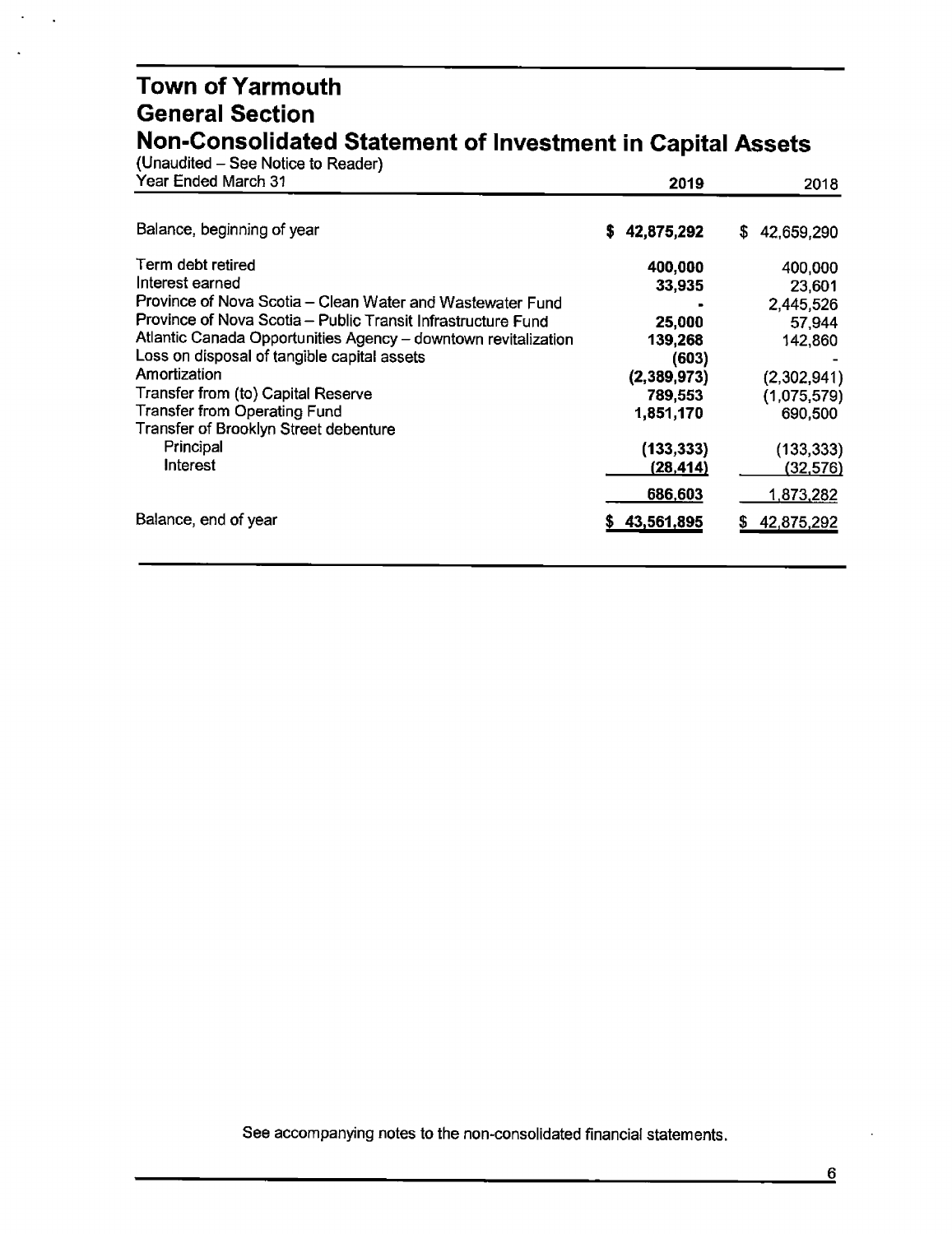#### **Town of Yarmouth General Section Non-Consolidated Tangible Capital Assets**

(Unaudited – See Notice to Reader)

| March 31                          |                       |                |                                           | 2019                            | 2018              |
|-----------------------------------|-----------------------|----------------|-------------------------------------------|---------------------------------|-------------------|
|                                   | <b>Useful</b><br>Life | Cost           | <b>Accumulated</b><br><b>Amortization</b> | <b>Net Book</b><br><b>Value</b> | Net Book<br>Value |
| Land                              | Indefinite            | S<br>4,492,831 | \$                                        | S<br>4,492,831                  | 4,107,098<br>S    |
| Land improvements                 | 25                    | 4,244,720      | 1,785,940                                 | 2,458,780                       | 2,613,520         |
| Municipal buildings               | 25-40                 | 11,820,316     | 4.233,006                                 | 7,587,310                       | 7,913,741         |
| <b>Buildings - Events Shelter</b> | 25                    | 84,704         | 37,159                                    | 47,545                          | 50,933            |
| Buildings - Plants                | $20 - 25$             | 1,738,956      | 714,041                                   | 1,024,915                       | 1,070,960         |
| Landfill                          | 25                    | 2,005,637      | 1,521,263                                 | 484,374                         | 561,507           |
| Machinery and equipment           | $10 - 15$             | 4,659,215      | 2,422,740                                 | 2,236,475                       | 1,514,968         |
| <b>Vehicles</b>                   | $5 - 10$              | 891,081        | 534,241                                   | 356,840                         | 141,780           |
| Wharves                           | 25                    | 3,100,086      | 2,495,557                                 | 604,529                         | 728,532           |
| <b>Engineered structures</b>      |                       |                |                                           |                                 |                   |
| Streets, roads and curbs          | 25                    | 12,346,213     | 4,571,931                                 | 7,774,282                       | 7,951,598         |
| Traffic and street lights         | 25                    | 1,127,258      | 354,207                                   | 773,051                         | 790,306           |
| Sidewalks                         | 25                    | 5,297,246      | 2,762,888                                 | 2,534,358                       | 2,662,467         |
| Sewer lines                       | 50                    | 23,463,428     | 9,516,965                                 | 13,946,463                      | 14,405,457        |
| Dam                               | 25                    | 776,224        | 211,658                                   | 564,566                         | 595,615           |
| Work in progress                  |                       | 431,776        |                                           | 431,776                         | <u>292,738</u>    |
|                                   |                       | \$76,479,691   | \$31,161,596                              | \$45,318,095                    | \$45,401,220      |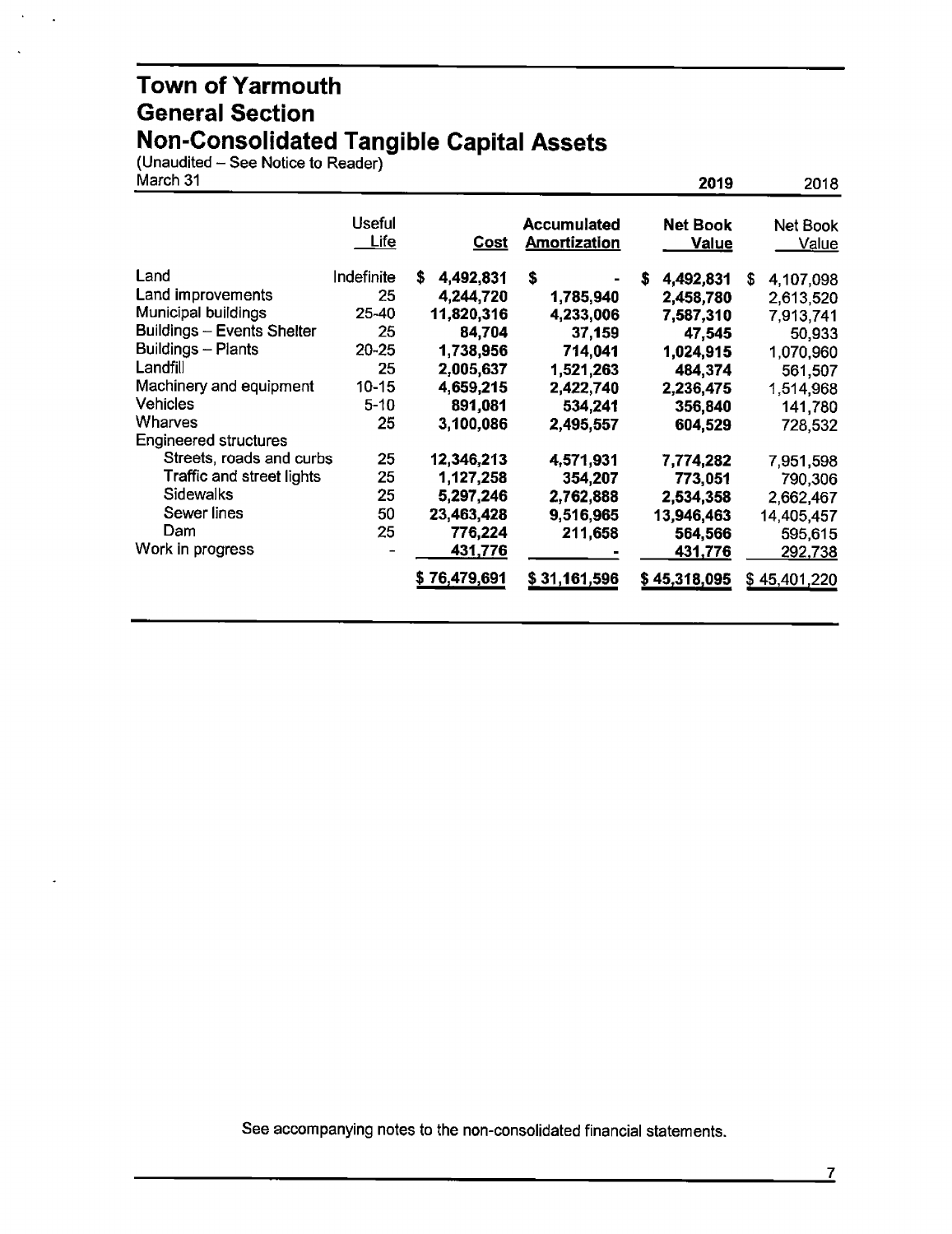| <b>Town of Yarmouth</b><br><b>General Section</b><br><b>Non-Consolidated School Capital Fund Balance Sheet</b> |              |              |  |  |  |
|----------------------------------------------------------------------------------------------------------------|--------------|--------------|--|--|--|
| (Unaudited – See Notice to Reader)<br>March 31                                                                 | 2019         | 2018         |  |  |  |
| <b>Assets</b><br>School buildings                                                                              | s<br>361,684 | S<br>361,684 |  |  |  |
| <b>Equity</b><br>Investment in capital assets                                                                  | 361,684      | S<br>361,684 |  |  |  |

 $\hat{\phantom{a}}$  $\overline{a}$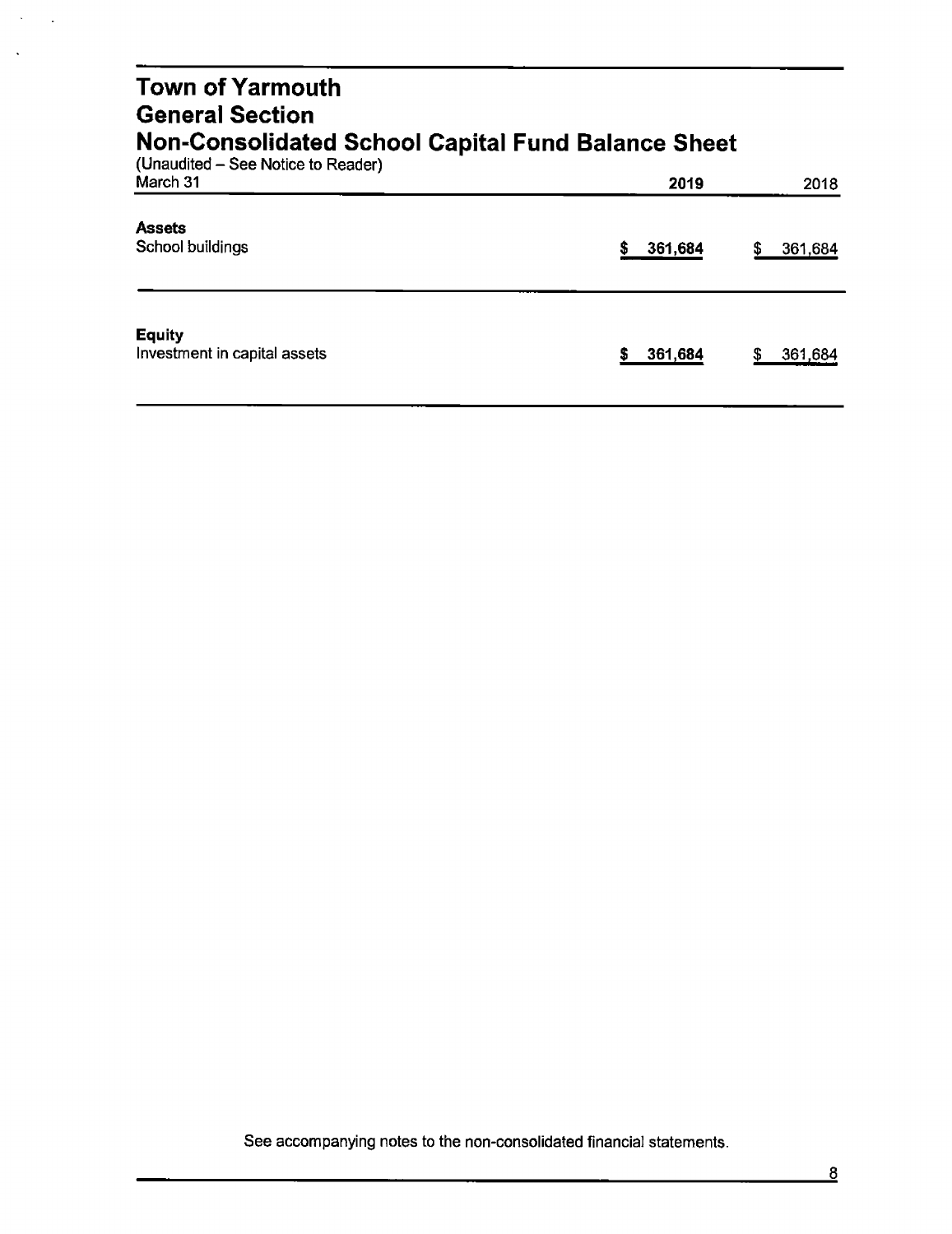(Unaudited – See Notice to Reader)

 $\bar{\mathbf{v}}$  $\overline{\phantom{a}}$ 

| Year Ended March 31 |                                                                   |                      | 2018                 |                      |
|---------------------|-------------------------------------------------------------------|----------------------|----------------------|----------------------|
|                     |                                                                   | <b>Budget</b>        | <b>Actual</b>        | Actual               |
| 1.                  | Taxes                                                             |                      |                      |                      |
|                     | Assessable property                                               |                      |                      |                      |
|                     | Residential<br>Commercial                                         | 4,611,419<br>\$      | \$4,604,777          | \$4,515,935          |
|                     | Based on taxable assessments<br>Resource                          | 5,653,219            | 5,676,294            | 5,607,506            |
|                     | Taxable assessments                                               | 10,346               | 9,870                | 9,773                |
|                     | Area rates                                                        |                      |                      |                      |
|                     | Garbage collection<br>Sewer rates                                 | 531,430<br>1,530,000 | 528,205<br>1,450,228 | 502,560<br>1,589,580 |
|                     |                                                                   |                      |                      |                      |
|                     |                                                                   | 12,336,414           | <u>12,269,374</u>    | 12,225,354           |
|                     | <b>Business property</b>                                          |                      |                      |                      |
|                     | Based on revenue (Aliant)                                         | 60,000               | 53,443               | 50,396               |
|                     | <b>Power Corporation</b>                                          | 14,741               | 14,741               | 14,645               |
|                     | <b>HST</b> rebate                                                 | 85,000               | 67,417               | 80,208               |
|                     |                                                                   | 159,741              | 135,601              | 145,249              |
|                     | Other taxes<br>Deed transfer tax                                  |                      |                      |                      |
|                     |                                                                   | <u>180,000</u>       | 166,316              | 209,208              |
|                     |                                                                   | \$12,676,155         | \$12,571,291         | \$12,579,811         |
| 2.                  | Grants in lieu of taxes                                           |                      |                      |                      |
|                     | Federal government                                                | \$<br>185,000        | \$<br>177,937        | \$<br>179,095        |
|                     | Provincial government                                             |                      |                      |                      |
|                     | Property of supported institutions<br>Fire protection             | 830,000              | 827,785              | 826,436              |
|                     |                                                                   | 44,500               | 46,804               | 44,508               |
|                     |                                                                   | 1,059,500            | 1,052,526<br>S.      | 1,050,039            |
| 3.                  | Services provided to other governments<br>Other local governments |                      |                      |                      |
|                     | <b>Protective services</b>                                        | \$<br>575,000        | \$<br>567,617        | \$<br>574,972        |
|                     | Environmental health services                                     | 205,000              | 124,854              | 190,832              |
|                     |                                                                   | <u>\$</u><br>780,000 | \$<br>692,471        | \$<br>765,804        |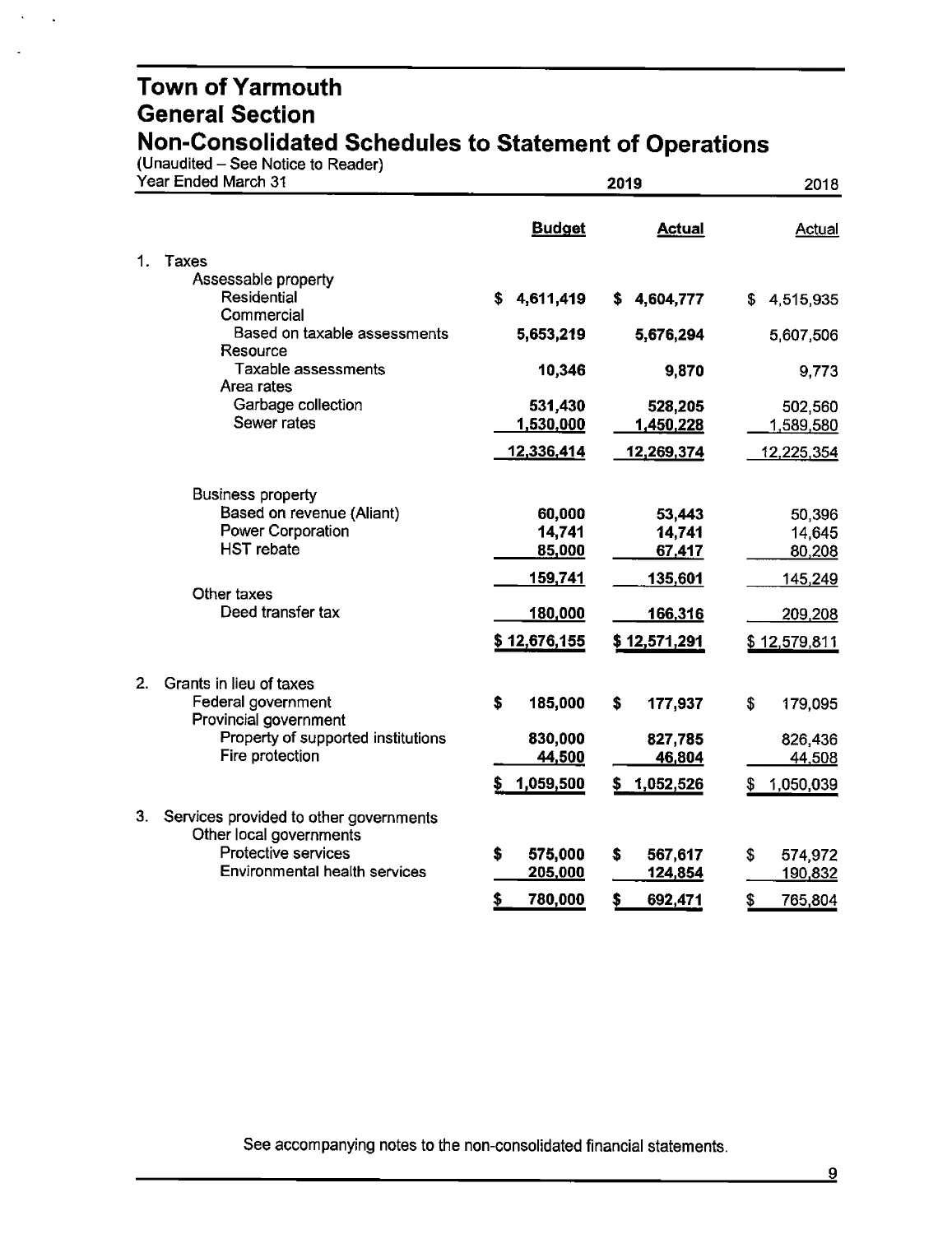$(Unaudited - See Notice to Reader)$ 

| Year Ended March 31 |                                                                     |    | 2019              |    |                   |    | 2018              |  |
|---------------------|---------------------------------------------------------------------|----|-------------------|----|-------------------|----|-------------------|--|
|                     |                                                                     |    | <b>Budget</b>     |    | <b>Actual</b>     |    | Actual            |  |
| 4.                  | Sales of services                                                   |    |                   |    |                   |    |                   |  |
|                     | General government services                                         | \$ | 30,500            | \$ | 35,377            | \$ | 28,318            |  |
|                     | <b>First Nation fire protection</b>                                 |    | 11,000            |    | 10,644            |    | 10,484            |  |
|                     |                                                                     |    | 41,500            | \$ | 46,021            | \$ | 38,802            |  |
| 5.                  | Other revenue from own sources                                      |    |                   |    |                   |    |                   |  |
|                     | Licenses and permits                                                | S  | 67,650            | \$ | 39,292            | \$ | 33,789            |  |
|                     | <b>Fines</b>                                                        |    | 40,000            |    | 44,754            |    | 50,860            |  |
|                     | Property rentals                                                    |    | 685,935           |    | 761,095           |    | 654,448           |  |
|                     | Vehicle rentals                                                     |    | 191,268           |    | 191,268           |    | 191,268           |  |
|                     | Parking rentals                                                     |    | 49,800            |    | 49,687            |    | 50,127            |  |
|                     | Parking fines                                                       |    | 27,400            |    | 25,480            |    | 26,486            |  |
|                     | Return on investments<br>Penalties and interest on taxes            |    | 45,000            |    | 71,692            |    | 40,795            |  |
|                     | Organic tipping fees                                                |    | 106,600           |    | 104,321           |    | 106,082           |  |
|                     | <b>Fire Department recoveries</b>                                   |    | 640,000<br>29,000 |    | 579,864<br>13,500 |    | 626,802           |  |
|                     | Marketing Room Levy                                                 |    | 92,500            |    | 110,158           |    | 27,596<br>101,734 |  |
|                     | <b>Miscellaneous</b>                                                |    | 116,150           |    | 140,118           |    | 97,185            |  |
|                     | Gain on sale of assets                                              |    | 5,000             |    | 21,200            |    | 30,149            |  |
|                     | Water utility dividend                                              |    | 100,000           |    | 100,000           |    | 100,000           |  |
|                     | Wind turbines                                                       |    | 55,000            |    | 55,944            |    | 92,784            |  |
|                     |                                                                     |    | \$2,251,303       |    | \$2,308,373       |    | \$2,230,105       |  |
| 6.                  | Unconditional transfers from other governments                      |    |                   |    |                   |    |                   |  |
|                     | Provincial government                                               |    |                   |    |                   |    |                   |  |
|                     | Farm Acreage Grant                                                  | \$ | 219               | \$ | 231               | \$ | 236               |  |
|                     | <b>Equalization Grant</b>                                           |    | 677,968           |    | 677,970           |    | 677,970           |  |
|                     | <b>Foundation Grant</b>                                             |    | 50,000            |    | 50,000            |    | 50,000            |  |
|                     |                                                                     | S  | 728,187           |    | 728,201           | S  | 728,206           |  |
|                     |                                                                     |    |                   |    |                   |    |                   |  |
| 7.                  | Conditional transfers from federal/<br>provincial/local governments |    |                   |    |                   |    |                   |  |
|                     | Public Transit Assistance program                                   | \$ |                   | \$ |                   | \$ | 25,000            |  |
|                     | Connect2 program                                                    |    |                   |    | 13,000            |    | 17,000            |  |
|                     | Other                                                               |    | 50,000            |    | 2,359             |    | 1,477             |  |
|                     |                                                                     | \$ | 50,000            | \$ | 15,359            | \$ | 43,477            |  |
|                     |                                                                     |    |                   |    |                   |    |                   |  |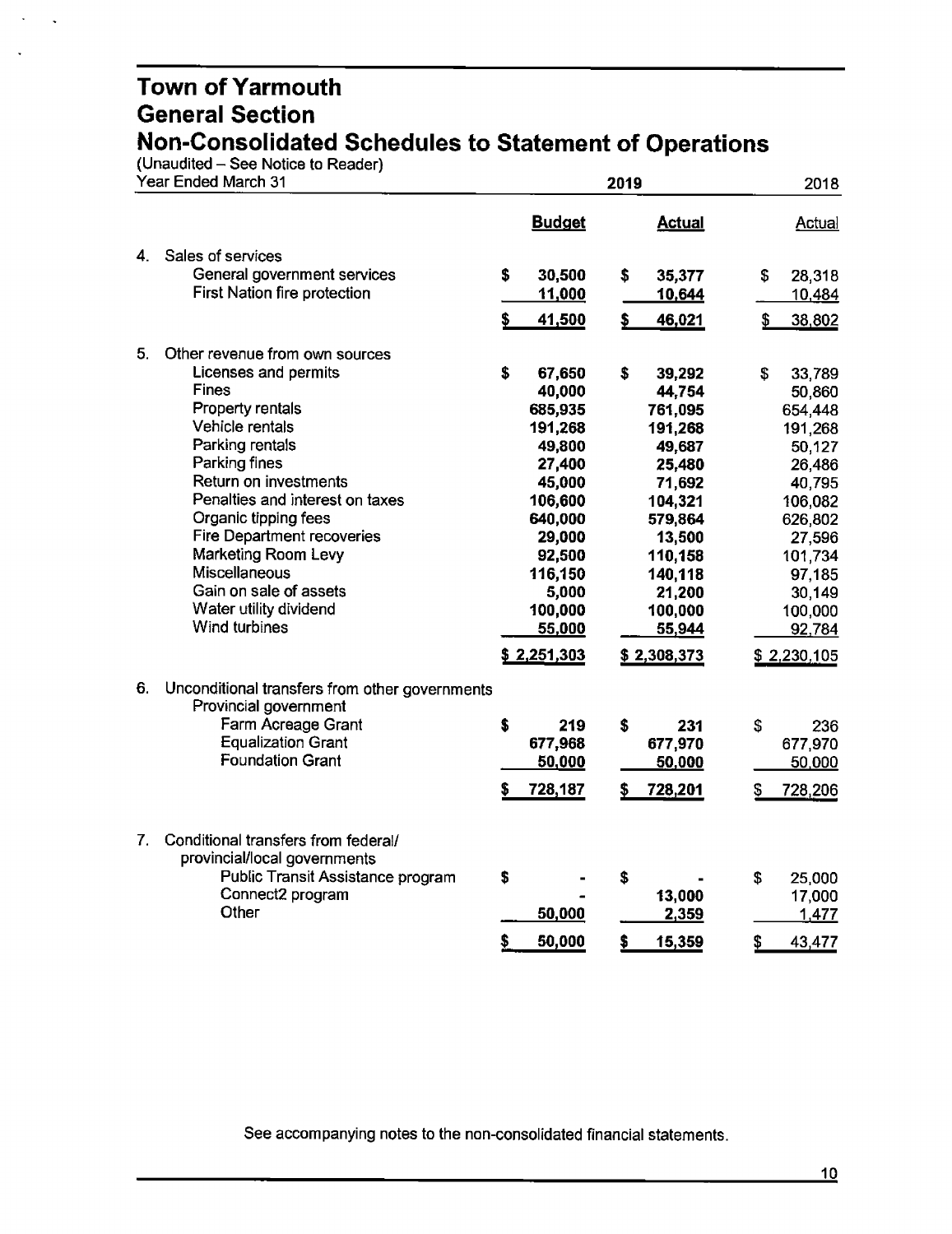(Unaudited - See Notice to Reader)

| Year Ended March 31 |                                                                       | 2019 |               |    |               | 2018 |              |
|---------------------|-----------------------------------------------------------------------|------|---------------|----|---------------|------|--------------|
|                     |                                                                       |      | <b>Budget</b> |    | <b>Actual</b> |      | Actual       |
| 8.                  | Other transfers                                                       |      |               |    |               |      |              |
|                     | Sick accrual                                                          | \$   | 134,664       | S  | 127,412       | S    | 127,412      |
|                     | Total revenue                                                         |      | \$17,721,309  |    | \$17,541,654  |      | \$17,563,656 |
| 9.                  | General government services<br>Legislative                            |      |               |    |               |      |              |
|                     | Mayor<br>Remuneration<br>Council                                      | \$   | 43,725        | \$ | 44,294        | \$   | 43,660       |
|                     | Remuneration                                                          |      | 141,700       |    | 141,037       |      | 141,721      |
|                     | <b>Expenses</b>                                                       |      | 39,515        |    | 21,068        |      | 34,693       |
|                     | Other                                                                 |      | 68,876        |    | 70,311        |      | 66,847       |
|                     |                                                                       |      | 293,816       |    | 276,710       |      | 286,921      |
|                     | General administrative                                                |      |               |    |               |      |              |
|                     | Administrative                                                        |      | 933,768       |    | 838,782       |      | 946,023      |
|                     | Post employment benefits                                              |      | 14,800        |    |               |      |              |
|                     | Financial management<br><b>Taxation</b>                               |      | 39,000        |    | 34,116        |      | 37,910       |
|                     | Reduced taxation - Sections 69 & 71                                   |      | 312,900       |    | 324,402       |      | 317,273      |
|                     |                                                                       |      | 1,300,468     |    | 1,197,300     |      | 1,301,206    |
|                     | Other general government services                                     |      |               |    |               |      |              |
|                     | Conventions and delegations<br>General accident and damage claims and |      | 6,550         |    | 6.499         |      | 6,493        |
|                     | public liability insurance                                            |      | 28,008        |    | 30,504        |      | 27,649       |
|                     | Grants to organizations                                               |      | 70,000        |    | 75,800        |      | 79,107       |
|                     | Other                                                                 |      | 16,000        |    | 13,807        |      | 12,121       |
|                     |                                                                       |      | 120,558       |    | 126,610       |      | 125,370      |
|                     |                                                                       | \$   | 1,714,842     |    | 1,600,620     |      | \$1,713,497  |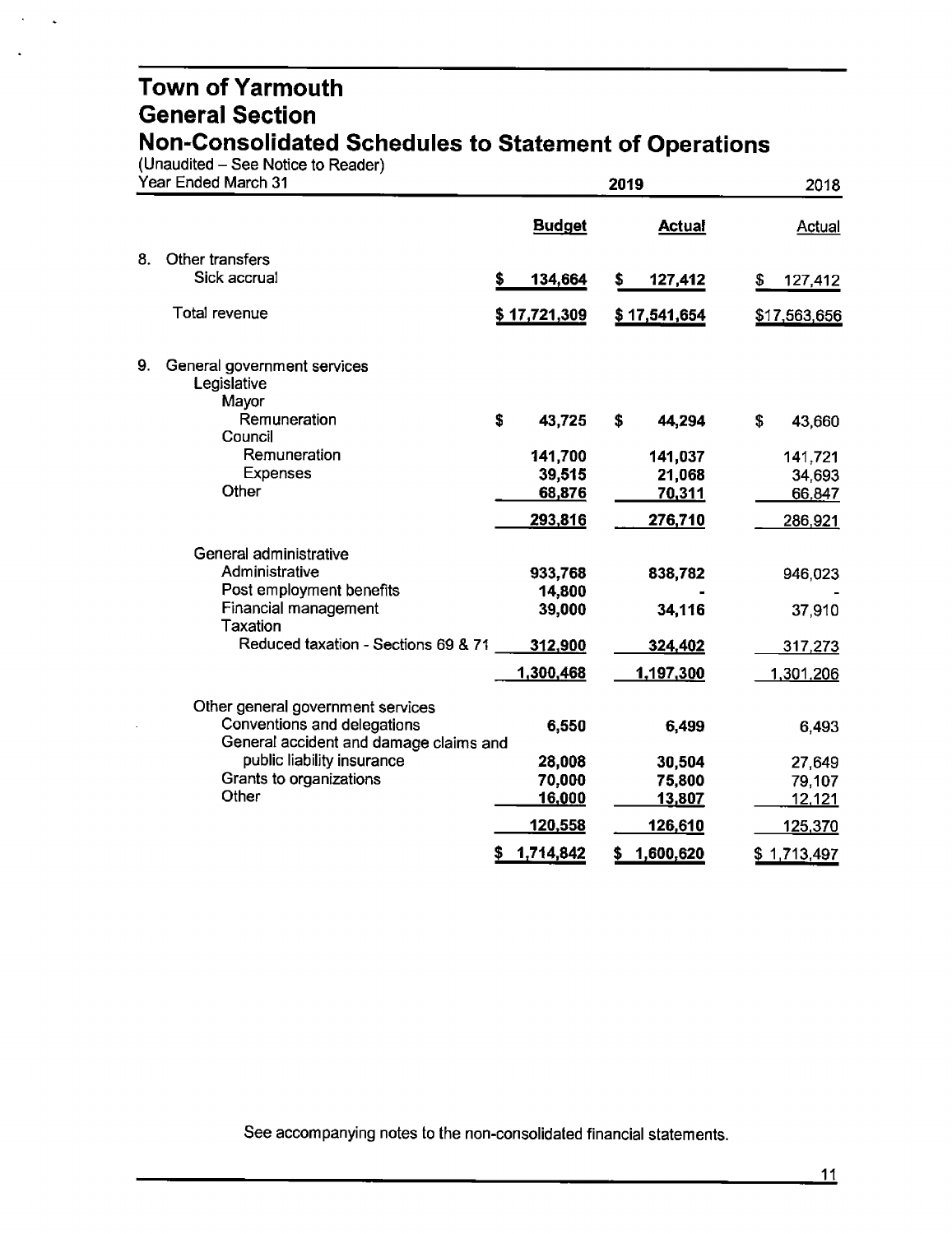(Unaudited – See Notice to Reader)

 $\ddot{\phantom{a}}$  $\ddot{\phantom{a}}$ 

| Year Ended March 31               |               | 2018          |                    |
|-----------------------------------|---------------|---------------|--------------------|
|                                   | <b>Budget</b> | <b>Actual</b> | <b>Actual</b>      |
| 10. Protective services           |               |               |                    |
| Police protection                 |               |               |                    |
| Administration                    | s<br>187,942  | \$<br>194,779 | \$<br>188,820      |
| <b>RCMP</b> contract              | 2,006,000     | 2,155,884     | 2,116,270          |
| <b>RCMP Telecom Service</b>       | 173,000       | 204,471       | 179,273            |
| Police station and buildings      | 58,340        | 55,594        | 65,459             |
|                                   | 2,425,282     | 2,610,728     | 2,549,822          |
| Law enforcement<br>Administration |               |               |                    |
|                                   | 43,237        | 34,773        | 37,849             |
| Fire protection                   |               |               |                    |
| Administration                    | 155,262       | 157,373       | 156,810            |
| Fire fighting force               | 1,182,215     | 1,207,039     | 1,190,850          |
| Water supply and hydrants         | 429,600       | 434,197       | 417,893            |
| Fire station and buildings        | 237,436       | 258,254       | 235,334            |
| Firefighting equipment<br>Other   | 306,688       | 316,461       | 285,108            |
|                                   | 87,500        | 74,870        | 68,463             |
| Other                             | 2,398,701     | 2,448,194     | 2,354,458          |
| <b>Building inspector</b>         | 99,512        | 107,236       | 103,449            |
| Animal and pest control           | 30,400        | 27,169        | 30,747             |
| <b>Emergency Measures</b>         | 27,000        | 17,110        | <u>15,787</u>      |
|                                   | 156,912       | 151,515       | 149,983            |
|                                   | \$5,024,132   | \$5,245,210   | \$.5,092,112       |
| 11. Transportation services       |               |               |                    |
| Common services                   | \$<br>880,875 | \$<br>914,795 | \$                 |
| Road transport                    |               |               | 802,981            |
| General equipment                 | 238,540       | 200,245       | 195,073            |
| Workshops and buildings           | 81,780        | 84,190        | 78,448             |
| Roads and streets                 | 443,500       | 411,483       | 409,789            |
| Street lighting                   | 48,000        | 42,331        | 44,986             |
| Parking                           | 48,572        | 113,532       | 84,073             |
| <b>Traffic services</b>           | 103,020       | 84,351        | 74,181             |
| Public transit                    | 150,900       | 156,547       | 168,676            |
|                                   | \$1,995,187   | \$2,007,474   | <u>\$1,858,207</u> |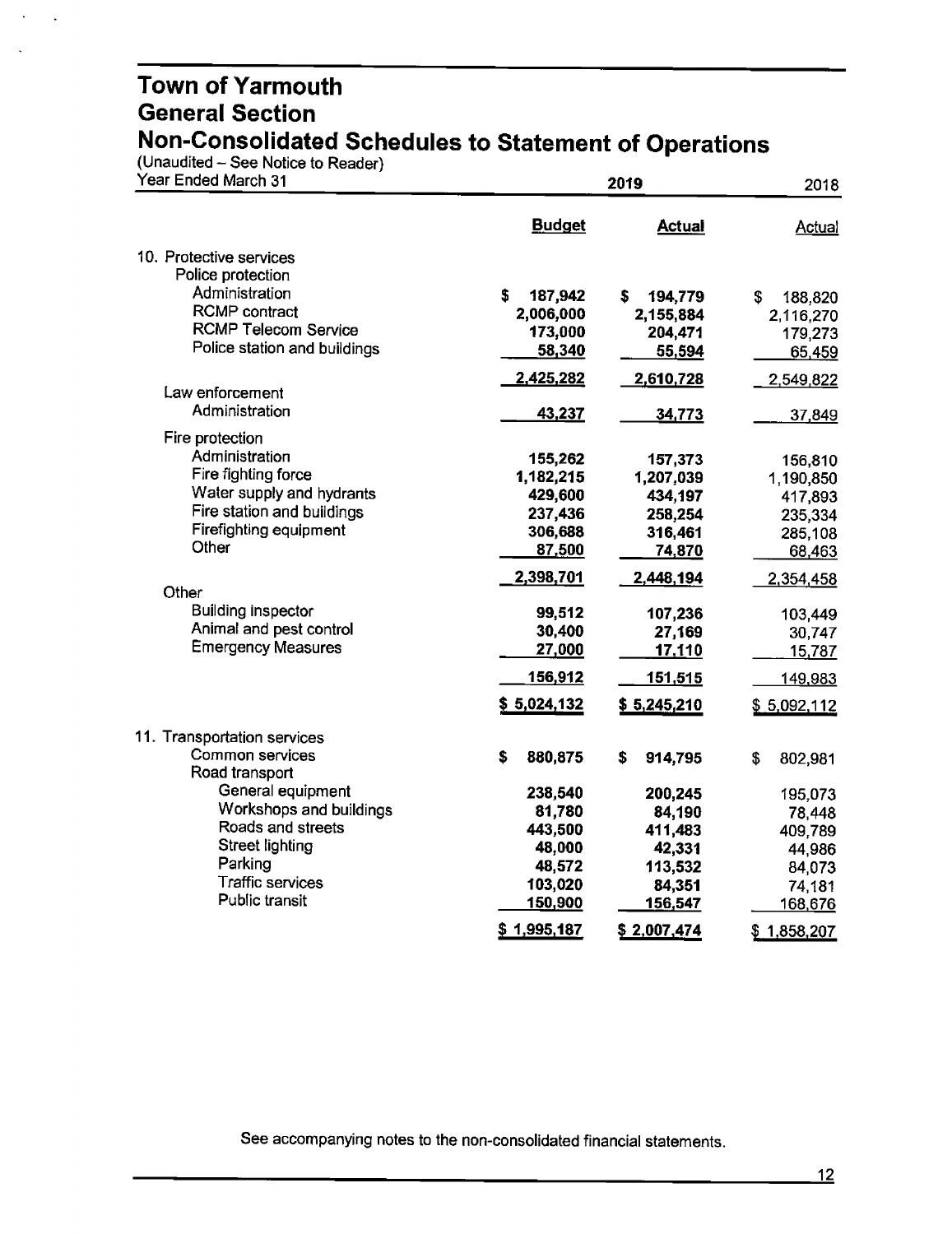(Unaudited - See Notice to Reader)

 $\ddot{\phantom{a}}$ 

| Year Ended March 31                                        |                 | 2019                    |               |  |  |
|------------------------------------------------------------|-----------------|-------------------------|---------------|--|--|
|                                                            | <b>Budget</b>   | <b>Actual</b>           | Actual        |  |  |
| 12. Environmental health services                          |                 |                         |               |  |  |
| Sewage collection and disposal                             | \$1,153,282     | \$1,113,322             | \$1,053,221   |  |  |
| Landfill operations                                        | 520,980         | 509,549                 | 548,287       |  |  |
| Solid waste reduction                                      | 34,532          | 29,852                  | 33,163        |  |  |
| Landfill closure                                           | 27,000          | 21,414                  | 30,625        |  |  |
| Compost facility operations                                | 645,704         | 674,262                 | 635,814       |  |  |
|                                                            | \$2,381,498     | \$2,348,399             | \$2,301,110   |  |  |
| 13. Environmental development services                     |                 |                         |               |  |  |
| Planning and zoning                                        | \$<br>305,692   | \$<br>287,529           | \$<br>305,446 |  |  |
| Waterfront Development Corporation Limited                 | 60,000          | 60,000                  | 62,000        |  |  |
| Heritage inventory project / 250 <sup>th</sup> Anniversary | 12,880          | 2,838                   | 10,280        |  |  |
| Development Authority Marketing Levy                       | 122,500         | 123,467                 | 114,190       |  |  |
| Physician search                                           | 10,000          | 5,192                   | 5,230         |  |  |
| Yarmouth Area Industrial Commission                        |                 | 38,275                  | 1,226,351     |  |  |
| Main Street Development                                    | 105,000         | 34,929                  | 91,664        |  |  |
| <b>Tourism Association grant</b>                           | 66,250          | 76,750                  | 75,625        |  |  |
| Mariners Centre Management Board                           | 85,000          | 125,699                 | 127,169       |  |  |
| GIS Technology project                                     | 57,338          | 47,440                  | 35,272        |  |  |
| Yarmouth International Airport Corporation                 | 231,000         | 231,524                 | 269,171       |  |  |
| Medical clinics                                            | 55,540          | 49,847                  | 38,520        |  |  |
| Community events                                           | 15,000          | 24,159                  | 14,217        |  |  |
| Ferry service                                              | 150,000         | 179,489                 | 208,349       |  |  |
| Development studies and promotions                         | 25,000          | 14,548                  | 74,167        |  |  |
| School maintenance                                         | 77,500          | 125,353                 | 156,607       |  |  |
| Economic development                                       | 318,520         | <u>235,534</u>          | 225,650       |  |  |
|                                                            | \$1,697,220     | \$1,662,573             | \$ 3,039,908  |  |  |
| 14. Recreation and cultural services                       |                 |                         |               |  |  |
| <b>Recreation facilities</b>                               |                 |                         |               |  |  |
| Parks and playgrounds                                      | 327,420<br>s    | \$<br>357,722           | S<br>334,784  |  |  |
| Cultural buildings and facilities                          |                 |                         |               |  |  |
| Sweeney's Museum                                           | 39,442          | 31,665                  | 38,360        |  |  |
| Town property maintenance<br>Recreation contract           | 25,000          |                         | 25,000        |  |  |
| Waterfront maintenance                                     | 286,000         | 298,500                 | 286,000       |  |  |
| Other recreational and cultural services                   | 177,626         | 197,973                 | 158,340       |  |  |
| Programs                                                   |                 |                         |               |  |  |
| <b>YMCA</b>                                                | 7,704<br>55,000 | 8,658                   | 8,210         |  |  |
| Tree program                                               | 26,000          | 54,146<br><u>24,485</u> | 55,000        |  |  |
|                                                            |                 |                         | 19,159        |  |  |
|                                                            | 944,192         | 973,149                 | 924,853<br>\$ |  |  |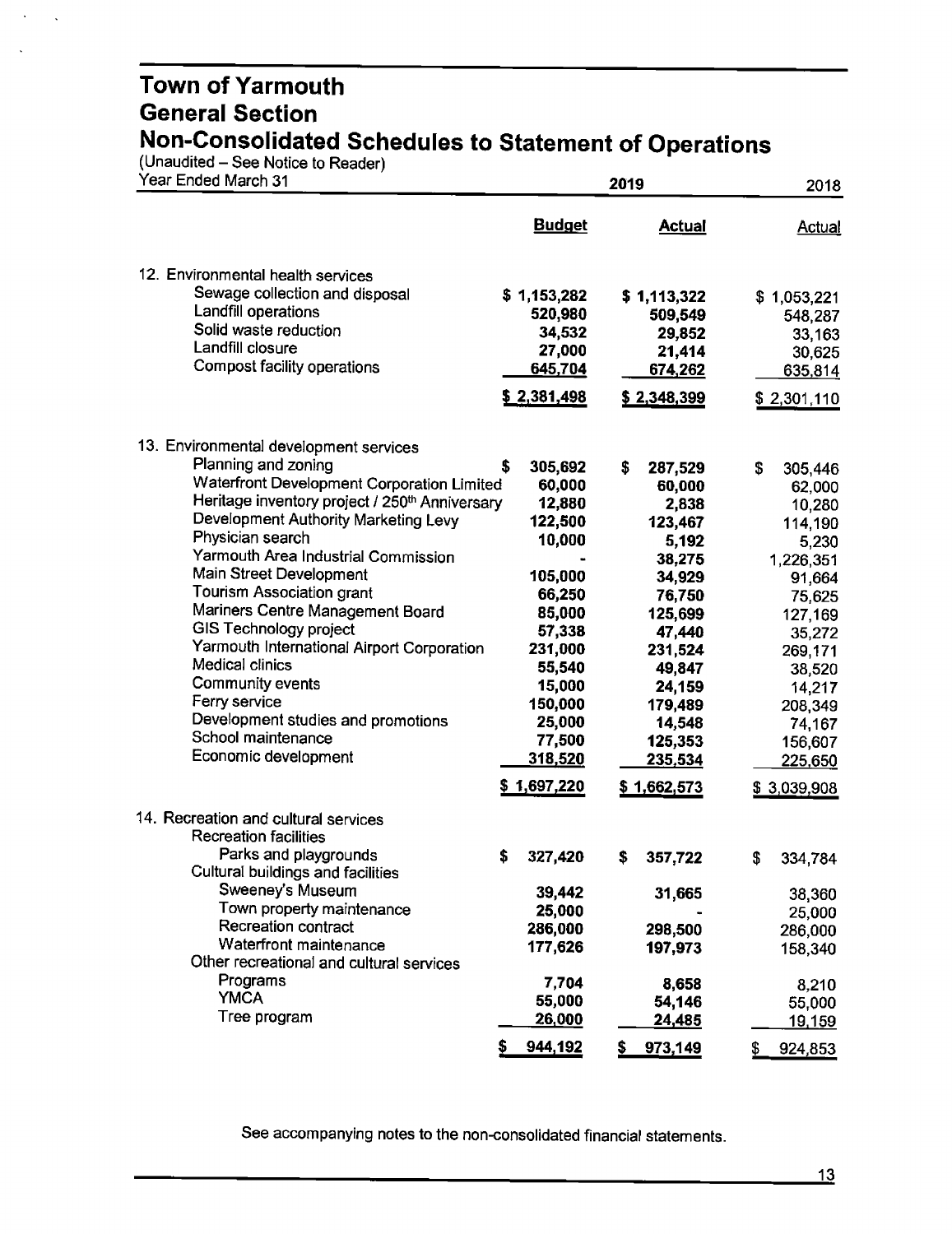(Unaudited – See Notice to Reader)

| Year Ended March 31                                                 | 2019          |    |               |    | 2018          |  |
|---------------------------------------------------------------------|---------------|----|---------------|----|---------------|--|
|                                                                     | <b>Budget</b> |    | <b>Actual</b> |    | <b>Actual</b> |  |
| 15. Fiscal services                                                 |               |    |               |    |               |  |
| Debt charges                                                        |               |    |               |    |               |  |
| Interest on long-term debt<br>Principal installments on             | \$<br>51,093  | \$ | 43,206        | \$ | 60,168        |  |
| long-term debt<br>Valuation and allowances                          | 266,667       |    | 266,667       |    | 266,667       |  |
| Uncollectible taxes                                                 | 27,500        |    | 1,857         |    | 89,588        |  |
| Other uncollectible amounts                                         |               |    | (12, 717)     |    | 3,502         |  |
| Other funds                                                         |               |    |               |    |               |  |
| Capital Fund                                                        | 1,900,000     |    | 1,851,170     |    | 690,500       |  |
| Conditional transfers to other governments<br>and agencies          |               |    |               |    |               |  |
| Regional library                                                    | 44,619        |    | 44.478        |    | 44,478        |  |
| Tri-County Regional School Board<br>Municipality of the District of | 1,304,858     |    | 1,304,858     |    | 1,277,109     |  |
| Argyle - ferry terminal<br>Municipality of the District of          |               |    |               |    | (53,029)      |  |
| Yarmouth - ferry terminal                                           |               |    | (150, 805)    |    | 44,745        |  |
| <b>Public Housing</b>                                               | 195,000       |    | 166,705       |    | 225,313       |  |
| Correctional appropriation                                          | 86,863        |    | 86,863        |    | 87,614        |  |
| <b>Assessment services</b>                                          | 85,208        |    | 85,721        |    | 85,208        |  |
|                                                                     |               |    |               |    |               |  |
|                                                                     | 3,961,808     |    | \$3,688,003   | S  | 2,821,863     |  |
| Total expenditures                                                  | \$17,718,879  |    | \$17,525,428  |    | \$17,751,550  |  |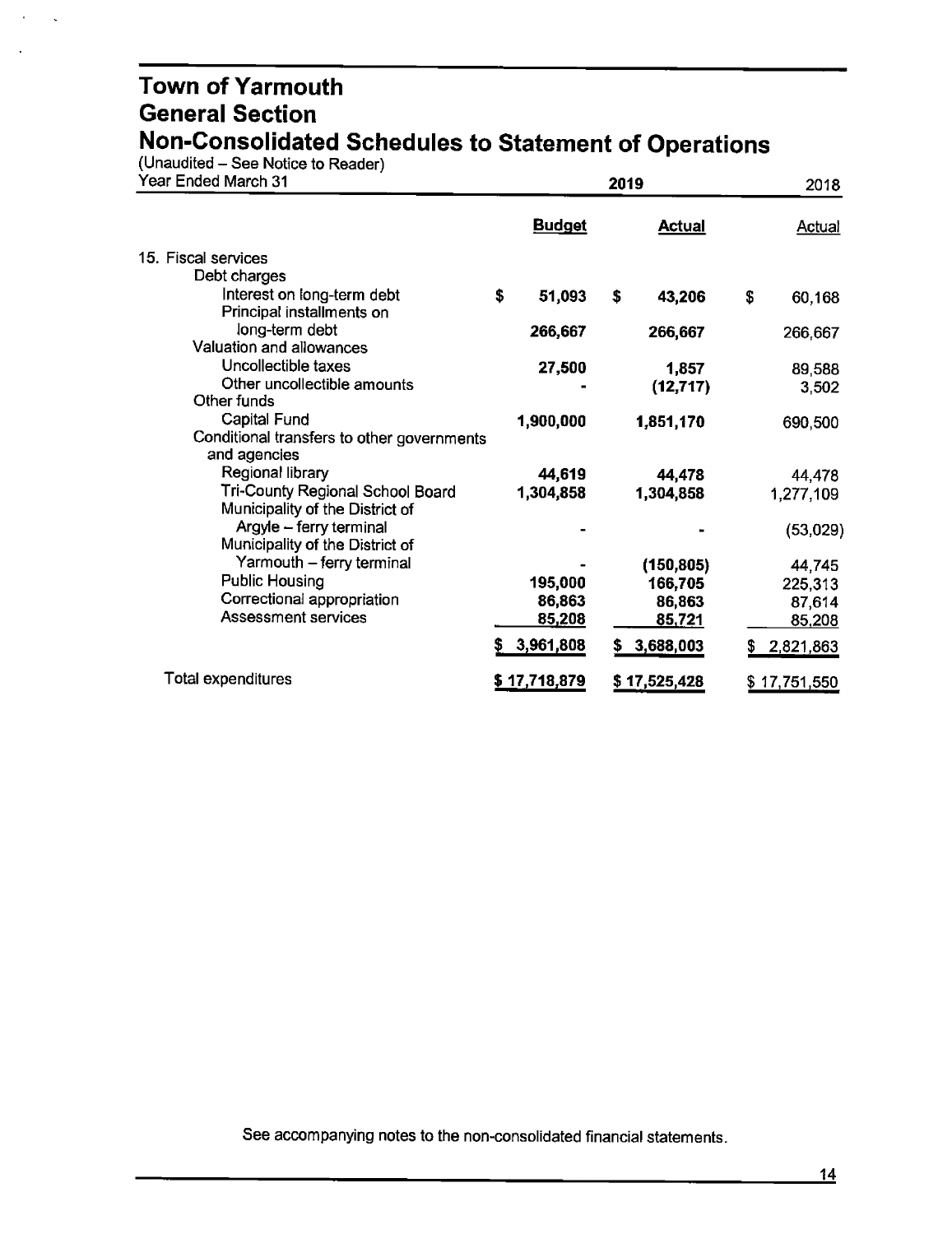#### **Town of Yarmouth Water Utility Non-Consolidated Statement of Operations**

(Unaudited - See Notice to Reader)

 $\ddot{\phantom{a}}$ 

| Year Ended March 31                                             |               | 2018          |             |
|-----------------------------------------------------------------|---------------|---------------|-------------|
|                                                                 | <b>Budget</b> | <b>Actual</b> | Actual      |
| Operating revenues                                              |               |               |             |
| Domestic, commercial and industrial water                       | \$2,175,358   | \$2,298,860   | \$2,226,714 |
| Public fire protection                                          | 517,562       | 531,407       | 512,511     |
| Other                                                           | 16,000        | 21,472        | 20,084      |
|                                                                 | 2,708,920     | 2,851,739     | 2,759,309   |
| Operating expenditures                                          |               |               |             |
| Source of supply (Page 19)                                      | 99,651        | 79,119        | 159,057     |
| Power and pumping (Page 19)                                     | 286,809       | 268,025       | 244,607     |
| Water treatment (Page 19)                                       | 600,386       | 772,159       | 675,058     |
| Transmission and distribution (Page 19)                         | 474,967       | 391,471       | 303,250     |
| Administrative and general (Page 20)                            | 474,214       | 461,137       | 465,536     |
| Amortization                                                    | 368,381       | 339,820       | 323,070     |
| Taxes                                                           | 84,320        | 75,644        | 75,330      |
|                                                                 | 2,388,728     | 2,387,375     | 2,245,908   |
| Operating profit                                                | 320,192       | 464,364       | 513,401     |
| Non-operating expenditures (revenues)                           |               |               |             |
| Debt charges                                                    |               |               |             |
| Principal                                                       | 95,384        | 80,000        | 120,000     |
| Interest                                                        | 40,558        | 1,539         | 6,069       |
| Dividend to Operating Fund<br>Capital expenditures, transfer to | 100,000       | 100,000       | 100,000     |
| Water Utility Capital Fund                                      | 85,000        | 250,000       | 245,000     |
| Other interest                                                  | (750)         | (2, 137)      | (3,011)     |
|                                                                 |               |               |             |
|                                                                 | 320,192       | 429,402       | 468,058     |
| Annual surplus                                                  |               | 34,962        | 45,343      |
| Accumulated surplus, beginning of year                          |               | 875,319       | 829,976     |
| Accumulated surplus, end of year                                |               | 910,281       | 875,319     |
|                                                                 |               |               |             |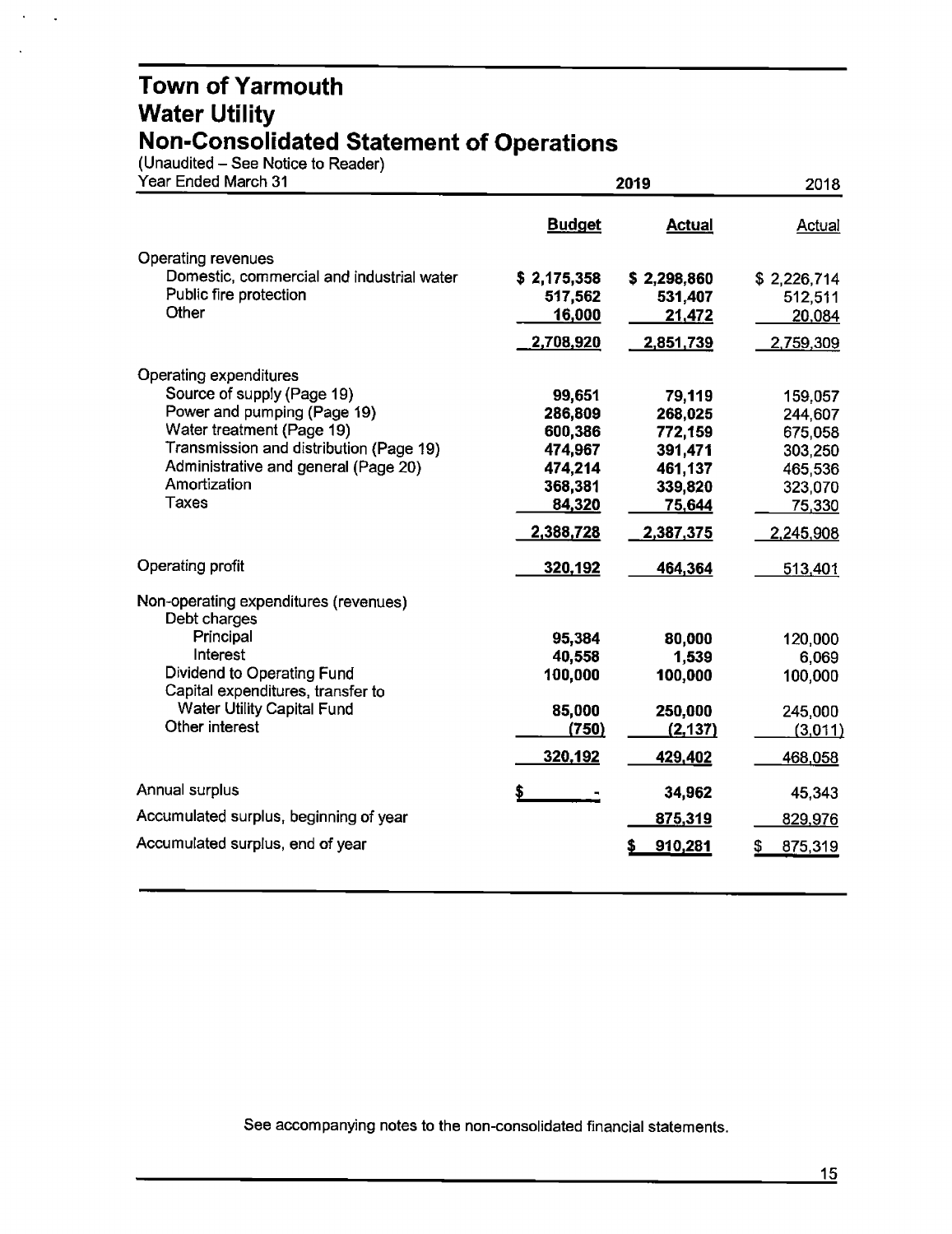#### **Town of Yarmouth Water Utility Non-Consolidated Operating Fund Balance Sheet**

| (Unaudited – See Notice to Reader)                              |                  |                  |
|-----------------------------------------------------------------|------------------|------------------|
| March 31                                                        | 2019             | 2018             |
| <b>Assets</b>                                                   |                  |                  |
| Cash and cash equivalents                                       | \$<br>612,391    | \$               |
|                                                                 |                  |                  |
| Receivables                                                     |                  |                  |
| Rates (less allowance for doubtful accounts \$12,990;           |                  |                  |
| $2018 - $8,968$<br>Due from other local governments             | 669,400          | 668,977          |
| Due from Water Utility, Capital Fund                            | 3,284            | 3,284<br>711,314 |
| Other receivables                                               |                  |                  |
| Trade                                                           |                  | 3,411            |
| <b>HST</b>                                                      | 27,544           | 23,756           |
|                                                                 | 700,228          | 1,410,742        |
| Prepaids                                                        | 7,384            |                  |
|                                                                 |                  |                  |
| Inventories, at cost                                            | 15,000           | 15,000           |
|                                                                 | \$1,335,003      | \$1,425,742      |
|                                                                 |                  |                  |
| <b>Liabilities</b>                                              |                  |                  |
| <b>Bank indebtedness</b>                                        | \$               | \$<br>34,867     |
|                                                                 |                  |                  |
| Payables and accruals                                           |                  |                  |
| Due to Town, Operating Fund                                     | 73,365           | 462,445          |
| Due to Water Utility, Capital Fund<br>Prepayment of water rates | 262,630          |                  |
| Other                                                           | 20,783<br>67,944 | 53,111           |
|                                                                 |                  |                  |
|                                                                 | 424,722          | 515,556          |
| <b>Accumulated surplus</b>                                      |                  |                  |
| <b>Accumulated surplus</b>                                      | 910,281          | 875,319          |
|                                                                 | \$1,335,003      | \$1,425,742      |
|                                                                 |                  |                  |
|                                                                 |                  |                  |

On Behalf of the Town Council

 $M \rightarrow d$  Mayor  $M$  $t \rightarrow t$   $t$   $t$   $t$ *I .. . .*

. , Mayor . . ,,,. {\_,,-----. Administrator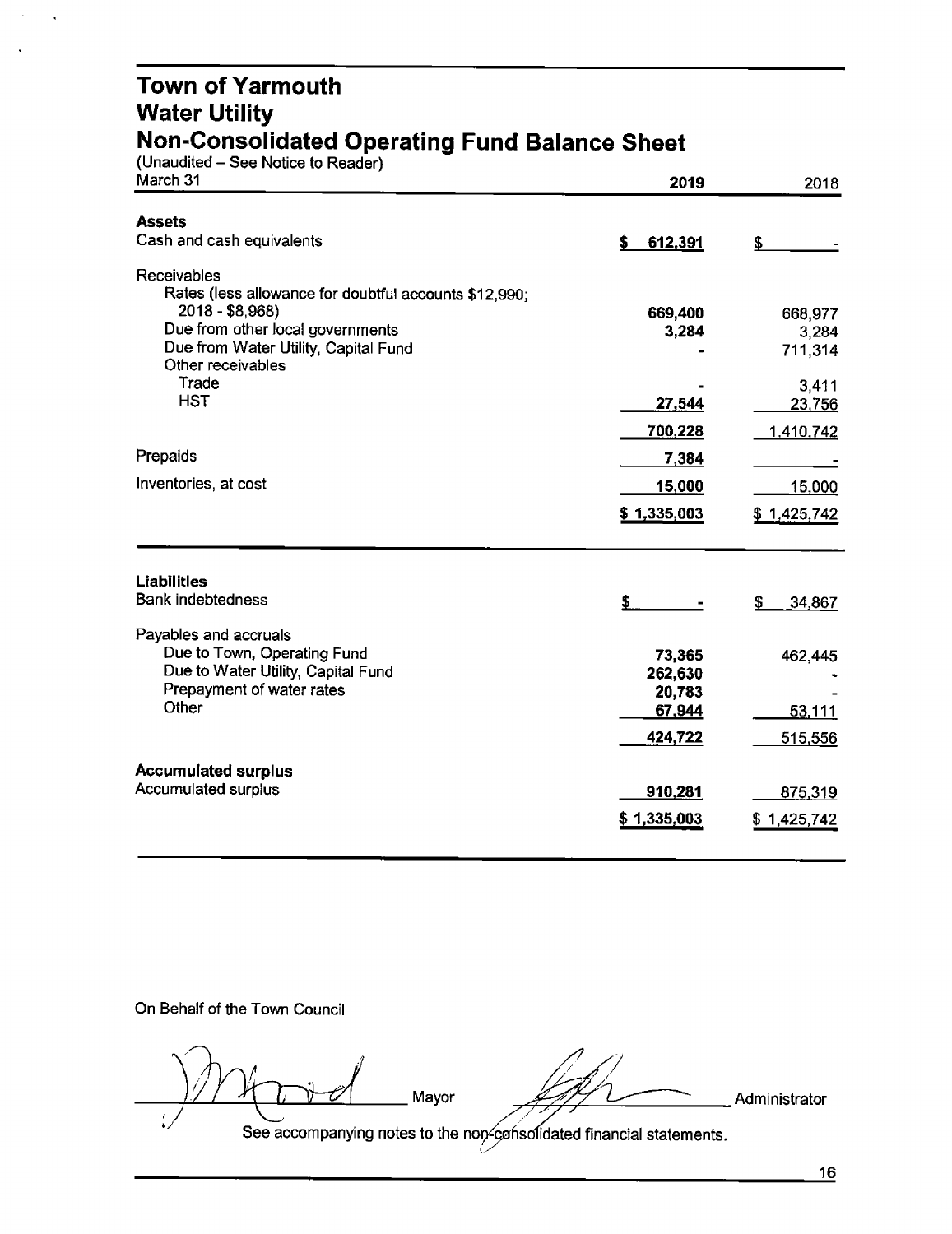#### **Town ofYarmouth Water Utility Non-Consolidated Capital Fund Balance Sheet**

| (Unaudited – See Notice to Reader)<br>March 31                                                                                              | 2019                               | 2018               |
|---------------------------------------------------------------------------------------------------------------------------------------------|------------------------------------|--------------------|
| <b>Assets</b>                                                                                                                               |                                    |                    |
| Cash and cash equivalents in the amortization fund<br>Receivable from Town, Operating Fund<br>Receivable from Water Utility, Operating Fund | \$<br>324,854                      | \$<br>718,166<br>6 |
| Tangible capital assets                                                                                                                     | 262,630                            |                    |
| Utility plant and equipment (Page 18)                                                                                                       | <u>15,</u> 258,075<br>\$15,845,565 | <u>15,582,019</u>  |
|                                                                                                                                             |                                    | \$16,300,191       |
| <b>Liabilities</b>                                                                                                                          |                                    |                    |
| Payable to Town, Capital Reserve<br>Payable to Water Utility, Operating Fund                                                                | \$                                 | \$<br>80,000       |
|                                                                                                                                             |                                    | 711,314<br>791,314 |
|                                                                                                                                             |                                    |                    |
| <b>Equity</b><br>Investment in capital assets (Page 18)                                                                                     | 15,845,565                         | <u>15,508,877</u>  |
|                                                                                                                                             | \$15,845,565                       | \$16,300,191       |
|                                                                                                                                             |                                    |                    |

On Behalf of the Town Council  $\frac{1}{\sqrt{2\pi}}$ Administrator See accompanying notes to the non consolidated financial statements.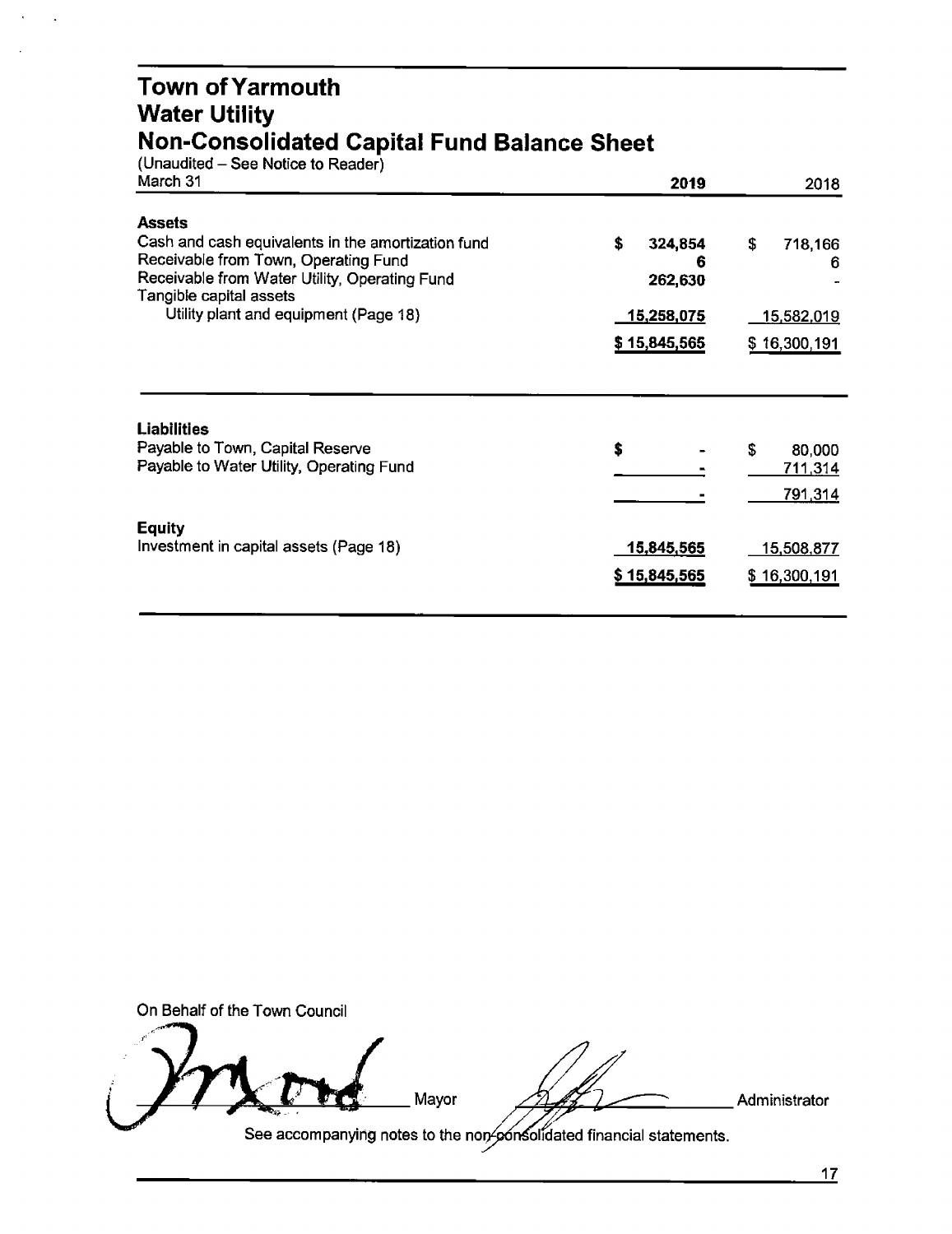#### **Town of Yarmouth Water Utility Non-Consolidated Tangible Capital Assets**

(Unaudited – See Notice to Reader)<br>March 31

| March 31                        | 2019          | 2018          |
|---------------------------------|---------------|---------------|
| Land and rights                 | \$<br>497,249 | \$<br>497,249 |
| Structures and improvements     | 12,920,038    | 12,920,038    |
| Electrical pumping equipment    | 376,033       | 376,033       |
| Office equipment                | 202,356       | 186,480       |
| Purification equipment          | 159,642       | 159,642       |
| <b>Transmission mains</b>       | 2,149,025     | 2,149,025     |
| Distribution mains              | 3,833,867     | 3,833,867     |
| <b>Services</b>                 | 298,877       | 298,877       |
| Meter and meter installation    | 167,798       | 167,798       |
| <b>Hydrants</b>                 | 120,256       | 120,256       |
| Dam repairs                     | 240,858       | 240,858       |
| <b>Transportation equipment</b> | 179,650       | 179,650       |
| Tools and work equipment        | 25,754        | 25,754        |
|                                 | 21,171,403    | 21, 155, 527  |
| Accumulated amortization        | (5,913,328)   | (5,573,508)   |
| Net book value                  | 15,258,075    | \$15,582,019  |

## **Non-Consolidated Statement of Investment in Capital Assets**

| (Unaudited – See Notice to Reader)<br>March 31                                                                  | 2019                       | 2018                        |
|-----------------------------------------------------------------------------------------------------------------|----------------------------|-----------------------------|
| Balance, beginning of year                                                                                      | 15,508,877<br>S.           | \$15,134,461                |
| Add<br>Term debt retired<br>Transfer from Water Utility, Operating Fund<br>Interest earned on amortization fund | 80,000<br>250,000<br>6,688 | 120,000<br>245,000<br>9,416 |
| Balance, end of year                                                                                            | 336,688<br>15,845,565      | 374,416<br>\$15,508,877     |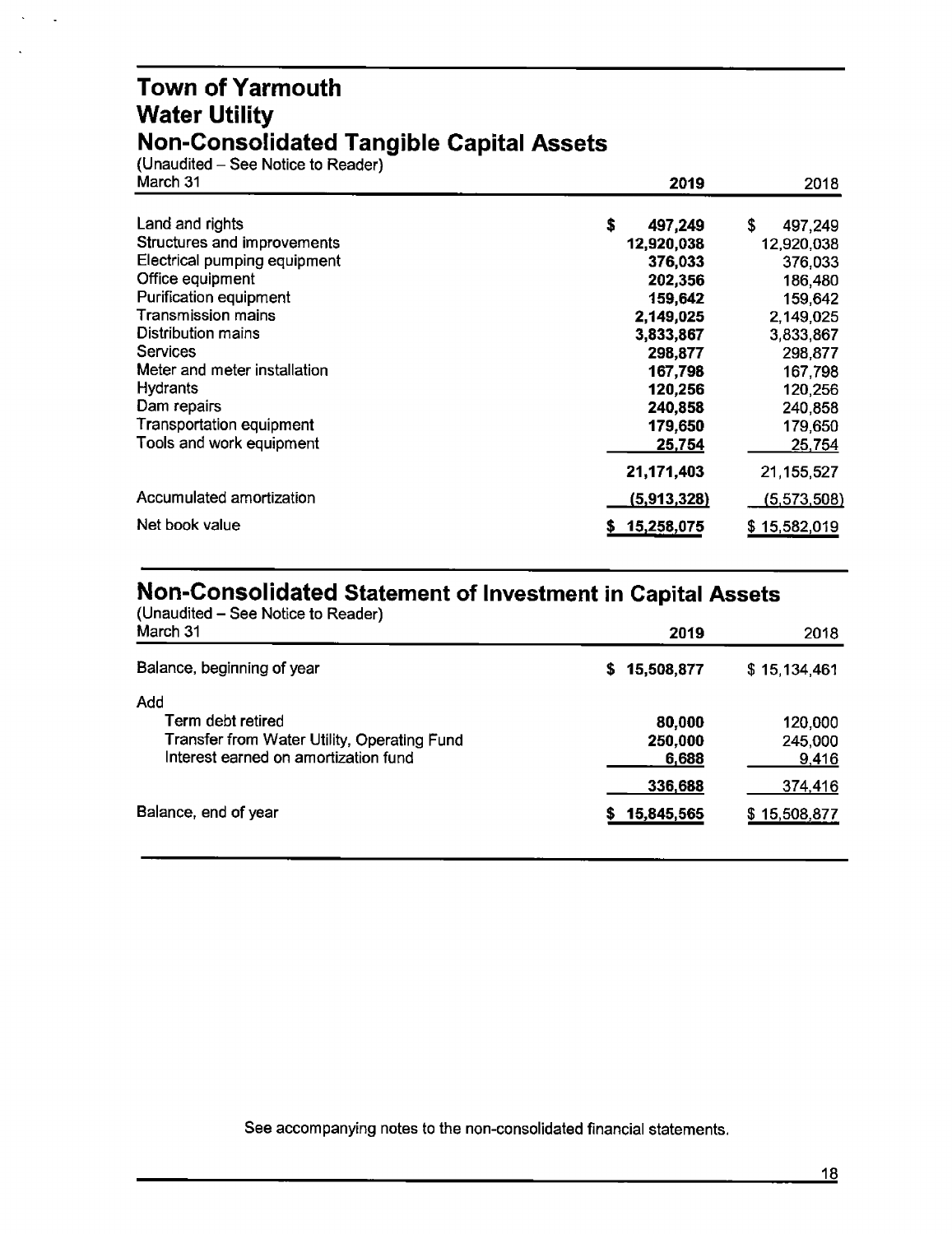#### **Town of Yarmouth Water Utility Non-Consolidated Schedules to Statement of Operations**

 $(Unaudited - See Notice to Reader)$ 

| Year Ended March 31                                  |                 | 2018                |                  |
|------------------------------------------------------|-----------------|---------------------|------------------|
|                                                      | <b>Budget</b>   | <b>Actual</b>       | <b>Actual</b>    |
| Source of supply                                     |                 |                     |                  |
| Supervision and engineering                          | \$<br>54,140    | \$<br>37,793        | \$<br>37,949     |
| Site consulting and testing                          |                 | 1,666               | 69,523           |
| Other                                                | <u>45,511</u>   | 39,660              | 51,585           |
|                                                      | 99,651          | 79,119              | 159,057          |
| Power and pumping                                    |                 |                     |                  |
| Supervision and engineering                          | \$<br>38,330    | \$<br>32,288        | \$<br>29,416     |
| Fuel and power                                       | 207,071         | 166,773             | 151,418          |
| Maintenance of structure                             | 13,113          |                     | 1,345            |
| Maintenance of equipment<br><b>Supplies</b>          | 10,000          | 21,684              | 39,537           |
| Other including telephone                            | 5,464<br>12,831 | 35,440<br>11,840    | 10,121<br>12,770 |
|                                                      |                 |                     |                  |
|                                                      | 286,809         | 268,025             | 244,607          |
| Water treatment                                      |                 |                     |                  |
| Supervision and engineering                          | \$<br>38,330    | \$<br>31,475        | \$<br>29,416     |
| Supplies                                             | 534,737         | 684,228             | 611,872          |
| Maintenance of structure<br>Maintenance of equipment | 5,464           | 2,566               | 440              |
|                                                      | <u>21,855</u>   | 53,890              | 33,330           |
|                                                      | 600,386         | <u>772,159</u><br>5 | 675,058          |
| Transmission and distribution                        |                 |                     |                  |
| Supervision and engineering                          | \$<br>98,938    | \$<br>36,745        | \$<br>58,699     |
| Operation of mains                                   | 33,765          | 37,485              | 28,278           |
| Operation of meters<br>Maintenance of reservoirs     | 44,468          | 58,483              | 45,163           |
| Maintenance of structure                             | 6,119<br>5,464  | 1,874<br>10,600     | 3,465<br>10,029  |
| Maintenance of mains                                 | 105,995         | 105,524             | 73,678           |
| Maintenance of hydrants                              | 35,361          | 27,173              | 15,134           |
| Maintenance of meters                                | 45,000          | 19,466              | 25,658           |
| Maintenance of services                              | 73,084          | 63,261              | 25,473           |
| Transportation and travel                            | 1,912           | 686                 | 845              |
| Salaries - mowing                                    | 3,005           |                     |                  |
| Shop expenses                                        | 8,195           | 17,827              | 13,157           |
| Rent                                                 | 2,459           |                     | 2,346            |
| Clothing<br>Leak survey                              | 1,202           | 1,924               | 1,292            |
|                                                      | <u>10,000</u>   | 10,423              | <u>33</u>        |
|                                                      | 474,967         | \$391,471           | \$303,250        |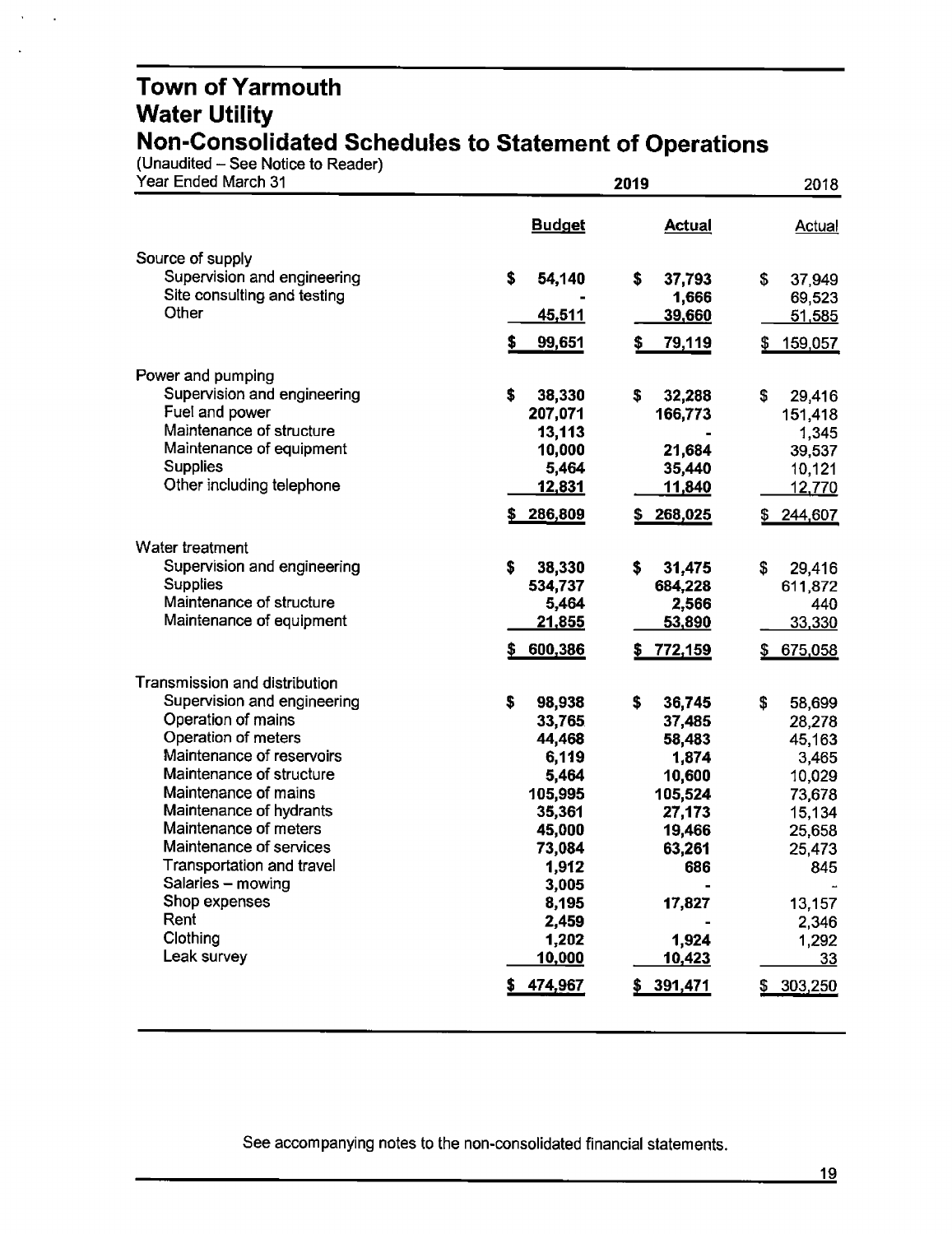#### **Town of Yarmouth Water Utility Non-Consolidated Schedules to Statement of Operations**

(Unaudited – See Notice to Reader)

 $\ddot{\phantom{a}}$ 

| Year Ended March 31        | 2019          | 2018          |               |
|----------------------------|---------------|---------------|---------------|
| Administrative and general | <b>Budget</b> | <b>Actual</b> | <u>Actual</u> |
| <b>Salaries</b>            | S.<br>255,007 | \$238,163     | \$<br>249,267 |
| <b>Employee benefits</b>   | 126,873       | 132,514       | 138,806       |
| Insurance                  | 11.255        | 10.469        | 10,051        |
| Office                     | 10,805        | 8,482         | 8,438         |
| Rent                       | 36,896        | 36,896        | 35,821        |
| Audit                      | 6,447         | 5,846         | 6,000         |
| Regulatory expenses        | 5,682         | 3,021         | 2,879         |
| Other                      | 21,249        | 25,746        | 14,274        |
|                            | 474,214       | \$461,137     | 465,536<br>5  |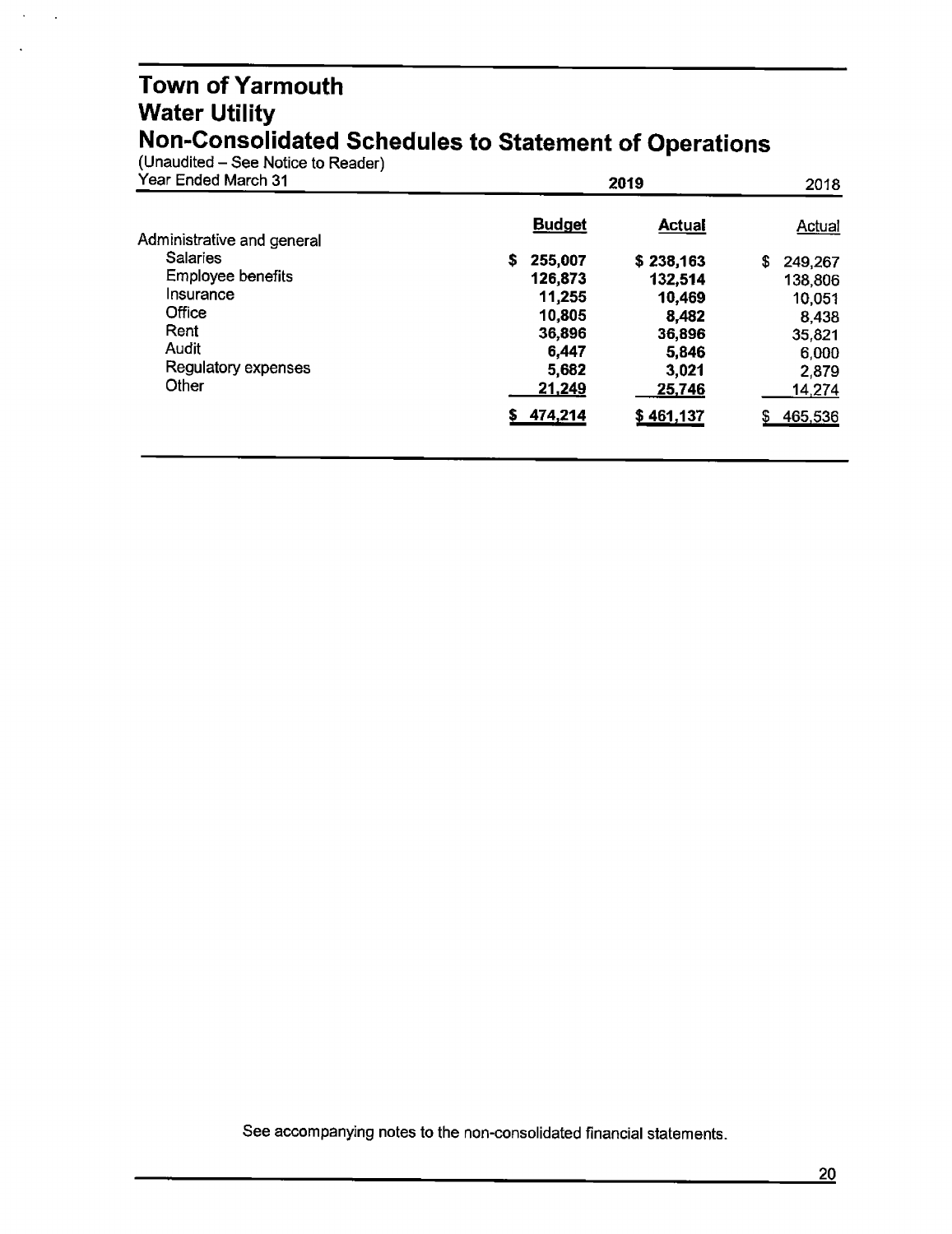#### **Town of Yarmouth Non-Consolidated Trust Fund Balance Sheet**

(Unaudited - See Notice to Reader)

| March 31                            |                 |           |                  |           | 2019         | 2018      |
|-------------------------------------|-----------------|-----------|------------------|-----------|--------------|-----------|
|                                     | War<br>Memorial | R. Bench  | Mayor's<br>photo | Heritage  | <b>Total</b> | Total     |
| <b>Assets</b>                       |                 |           |                  |           |              |           |
| Cash and                            |                 |           |                  |           |              |           |
| cash equivalents<br>Receivable from | \$<br>7.691     | \$<br>885 | \$15,304         | \$229,390 | \$253,270    | \$246,711 |
| Operating fund                      |                 |           | 6                | 6         | 26           | 26        |
|                                     | \$<br>7,698     | S.<br>892 | \$15,310         | \$229,396 | \$253,296    | \$246,737 |
| <b>Reserves</b>                     |                 |           |                  |           |              |           |
| Trust fund reserves                 | 7,698<br>S      | 892<br>S. | \$15,310         | \$229,396 | \$253,296    | \$246,737 |

## **Non-Consolidated Statement of Trust Fund Reserves**

| (Unaudited - See Notice to Reader)<br>March 31                               | 2019 | 2018                           |                   |                          |                                                |                             |                                        |
|------------------------------------------------------------------------------|------|--------------------------------|-------------------|--------------------------|------------------------------------------------|-----------------------------|----------------------------------------|
| Balance, beginning<br>of year<br>Donations<br>Withdrawals<br>Interest earned | S    | 7,547<br>$\blacksquare$<br>151 | \$ 874<br>-<br>18 | \$13,432<br>1,600<br>278 | \$224,884<br>$\overline{\phantom{a}}$<br>4,512 | \$246,737<br>1,600<br>4,959 | \$240,710<br>5,300<br>(2,500)<br>3,227 |
| Balance, end of year                                                         | S    | 7,698                          | 892               | \$15,310                 | \$229,396                                      | \$253,296                   | \$246,737                              |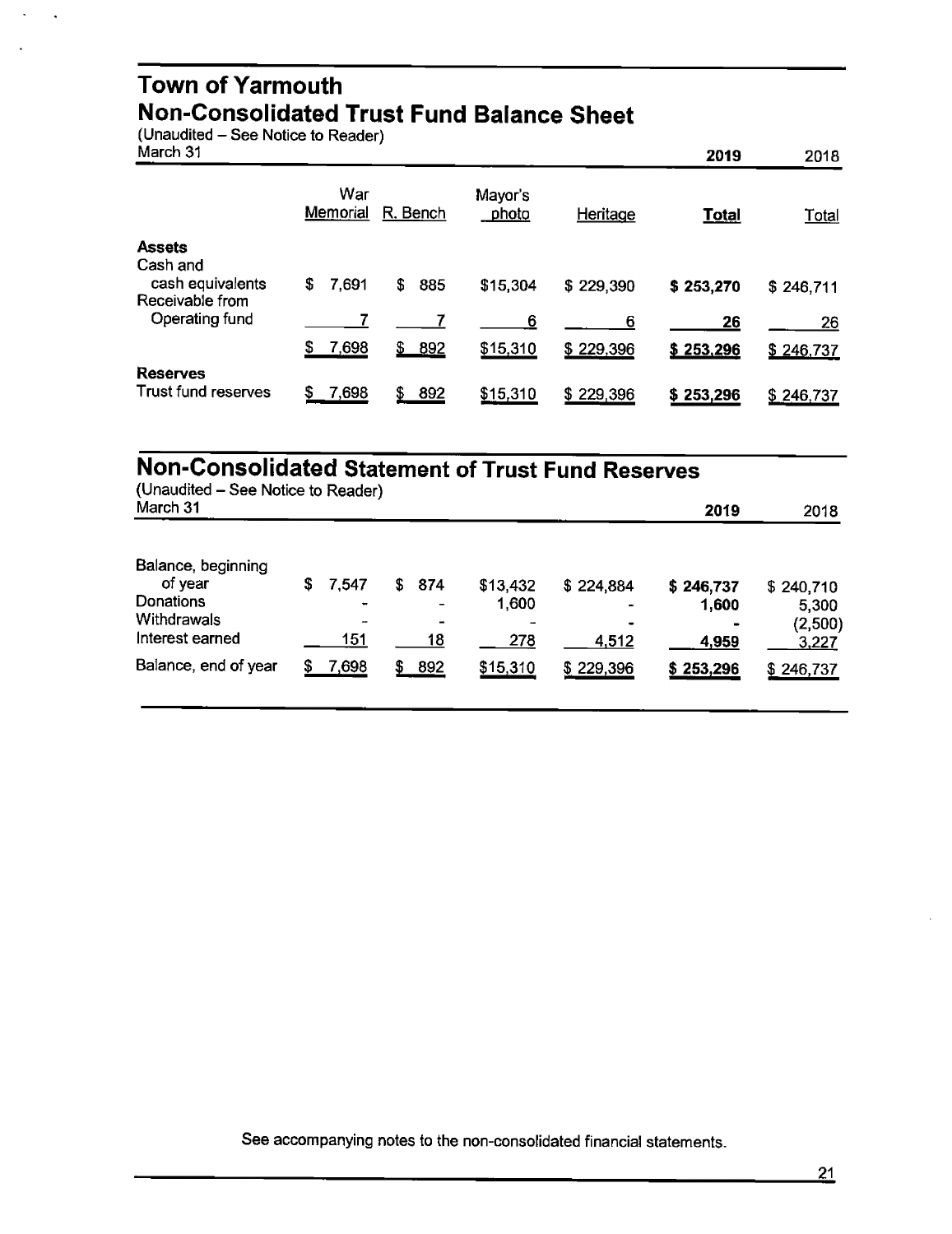#### **Town of Yarmouth Non-Consolidated Capital Reserve Fund Balance Sheet**

 $($ Unaudited – See Notice to Reader $\hat{y}$ <br>March 31

| March 31                                                                                           | 2019            | 2018             |
|----------------------------------------------------------------------------------------------------|-----------------|------------------|
| <b>Assets</b>                                                                                      |                 |                  |
| Cash and cash equivalents                                                                          | 3,792,216<br>\$ | 3,859,594<br>S.  |
| Receivable from Operating Fund                                                                     | 60,000          | 60,000           |
| Receivable from Water Utility, Capital Fund<br>repayable in monthly principal payments of \$10,000 |                 |                  |
| with interest at 5.2%                                                                              |                 | 80,000           |
|                                                                                                    | \$3,852,216     | 3,999,594<br>\$. |
|                                                                                                    |                 |                  |
| <b>Liabilities</b>                                                                                 |                 |                  |
| Deferred revenue - gas tax                                                                         | 1,600,265<br>\$ | S.<br>1.433.583  |
| <b>Equity</b>                                                                                      |                 |                  |
| Reserve                                                                                            | 2,251,951       | 2,566,011        |
|                                                                                                    | 3,852,216<br>5  | 3,999,594<br>S   |
|                                                                                                    |                 |                  |

#### **Non-Consolidated Statement of Capital Reserve Fund**

(Unaudited – See Notice to Reader)<br>March 31 March31 **2019** 2018 Landfill closure Other **Total** Total Balance,beginningof year \$ 39,289 \$ 2,526,722 \$ **2,566,011** \$ 1,209,032 Gas tax allocationtransfer (to) from Capital Fund - (789,553) **(789,553)** 1,075,579 Canada- Nova Scotia Gas Tax Agreement 697,135 597,135 581,701<br>Eferred gas tax funding the state of the set of the set of the set of the set of the set of the set of the set Deferred gas tax funding<br>Interest on investments and savings  $\frac{11,024}{234,016}$  (166,682) (328,404)<br>28,103 Interest on investments and savings Balance, end of year  $$ 50,313 $ 2,201,638 $ 2,251,951 $ 2,566,011$ 

On Behalf of the Town Council

 $M$  $M$  $\sigma$  $\rightarrow$ e $M$  Mayor  $\rightarrow$   $M$   $M$  Administrator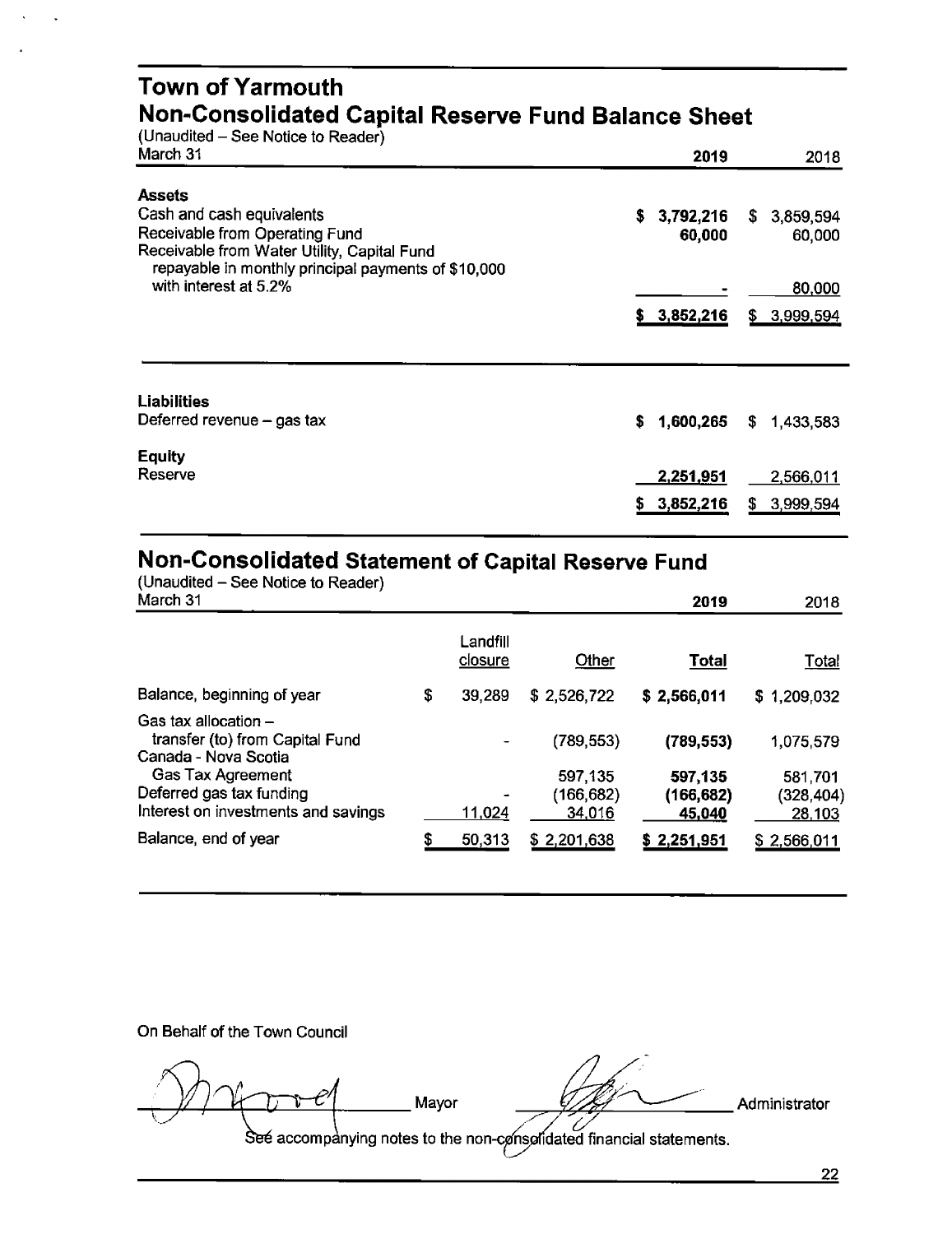| <b>Town of Yarmouth</b>                                                                        | Non-Consolidated Operating Reserve Fund Balance Sheet |                                         |
|------------------------------------------------------------------------------------------------|-------------------------------------------------------|-----------------------------------------|
| (Unaudited - See Notice to Reader)<br>March 31                                                 | 2019                                                  | 2018                                    |
| <b>Assets</b><br>Cash and cash equivalents<br>Due from Operating Fund                          | \$1,120,628<br>2,110,716<br>\$3,231,344               | \$1,098,585<br>1,928,162<br>\$3,026,747 |
| <b>Equity</b><br>Reserve                                                                       | \$3,231,344                                           | \$3,026,747                             |
| Non-Consolidated Statement of Operating Reserve Fund<br>(Unaudited - See Notice to Reader)     |                                                       |                                         |
| March 31                                                                                       | 2019                                                  | 2018                                    |
| Balance, beginning of year<br><b>Transfer from Operating Fund</b><br>Interest and other income | \$3,026,747<br>182,554<br>22.043                      | \$2,237,900<br>774,443<br>14,404        |
| Balance, end of year                                                                           | \$3,231,344                                           | \$3,026,747                             |

On Behalf of the Town Council

*U?Yb"v'"-Cf* Mayor

77

·'

Administrator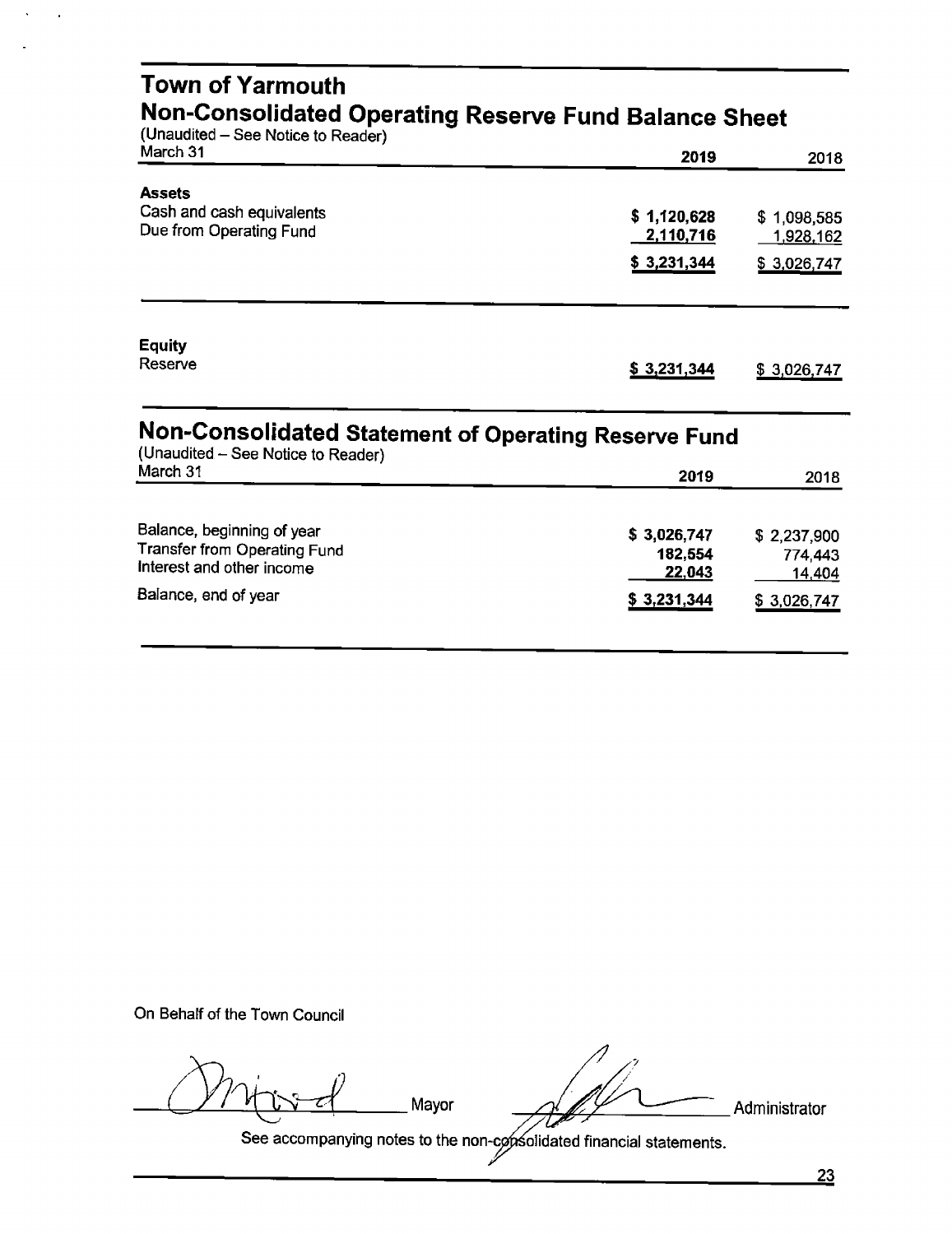#### **Town of Yarmouth Notes to Non-Consolidated Financial Statements**

(Unaudited - See Notice to Reader) Year Ended March 31, 2019

 $\mathbf{r}$ 

| 1.<br><b>Taxes receivable</b>                                                                                                                                                                                                                                                     |                                         |                          | 2019                                               | 2018                                               |
|-----------------------------------------------------------------------------------------------------------------------------------------------------------------------------------------------------------------------------------------------------------------------------------|-----------------------------------------|--------------------------|----------------------------------------------------|----------------------------------------------------|
|                                                                                                                                                                                                                                                                                   | Current year                            | Prior year               | <b>Total</b>                                       | <b>Total</b>                                       |
| Balance, beginning of year<br>Current year's levy<br>Interest on outstanding taxes                                                                                                                                                                                                | S<br>10,819,147<br>96,421<br>10,915,568 | \$<br>561,747<br>561,747 | 561,747<br>S<br>10,819,147<br>96,421<br>11,477,315 | s<br>572,846<br>10,635,774<br>98,610<br>11,307,230 |
| Deduct<br>Current year's collections<br>Reduced taxes                                                                                                                                                                                                                             | 10,146,078<br>324,402<br>10,470,480     | 370,810<br>370,810       | 10,516,888<br>324,402<br>10,841,290                | 10,428,572<br>316,911<br>10,745,483                |
| Balance, before allowance                                                                                                                                                                                                                                                         | 445,088                                 | 190,937                  | 636,025                                            | 561,747                                            |
| Less valuation allowance                                                                                                                                                                                                                                                          |                                         |                          |                                                    |                                                    |
| Balance, end of year                                                                                                                                                                                                                                                              | 445,088<br>S                            | 190,937<br>\$            | \$<br>636,025                                      | \$<br>561,747                                      |
| Sewer rates receivable<br>2.<br>Sewer rates receivable, gross                                                                                                                                                                                                                     |                                         |                          | 2019<br>\$<br>441,498                              | 2018<br>S<br>449,736                               |
| Allowance<br>Balance, beginning of year<br>Accounts allowed for, net of write-offs                                                                                                                                                                                                |                                         |                          | 3,022<br>1,857                                     | 3,585<br>(563)                                     |
| Balance, end of year                                                                                                                                                                                                                                                              |                                         |                          | 4,879                                              | 3,022                                              |
| Sewer rates receivable, net                                                                                                                                                                                                                                                       |                                         |                          | 436,619                                            | 446,714                                            |
| 3.<br>Due from controlled and non-controlled agencies                                                                                                                                                                                                                             |                                         |                          | 2019                                               | 2018                                               |
| Mariners Centre Management Authority<br>Yarmouth County Solid Waste Management Authority<br>Western Regional Solid Waste Management Authority<br>Yarmouth Area Industrial Commission<br>Yarmouth International Airport Corporation<br>Yarmouth Waterfront Development Corporation |                                         |                          | \$<br>18,506<br>41,929<br>446<br>68                | \$<br>22,009<br>5,860<br>28<br>446<br>68<br>85     |
|                                                                                                                                                                                                                                                                                   |                                         |                          | \$<br>60,949                                       | S<br>28,496                                        |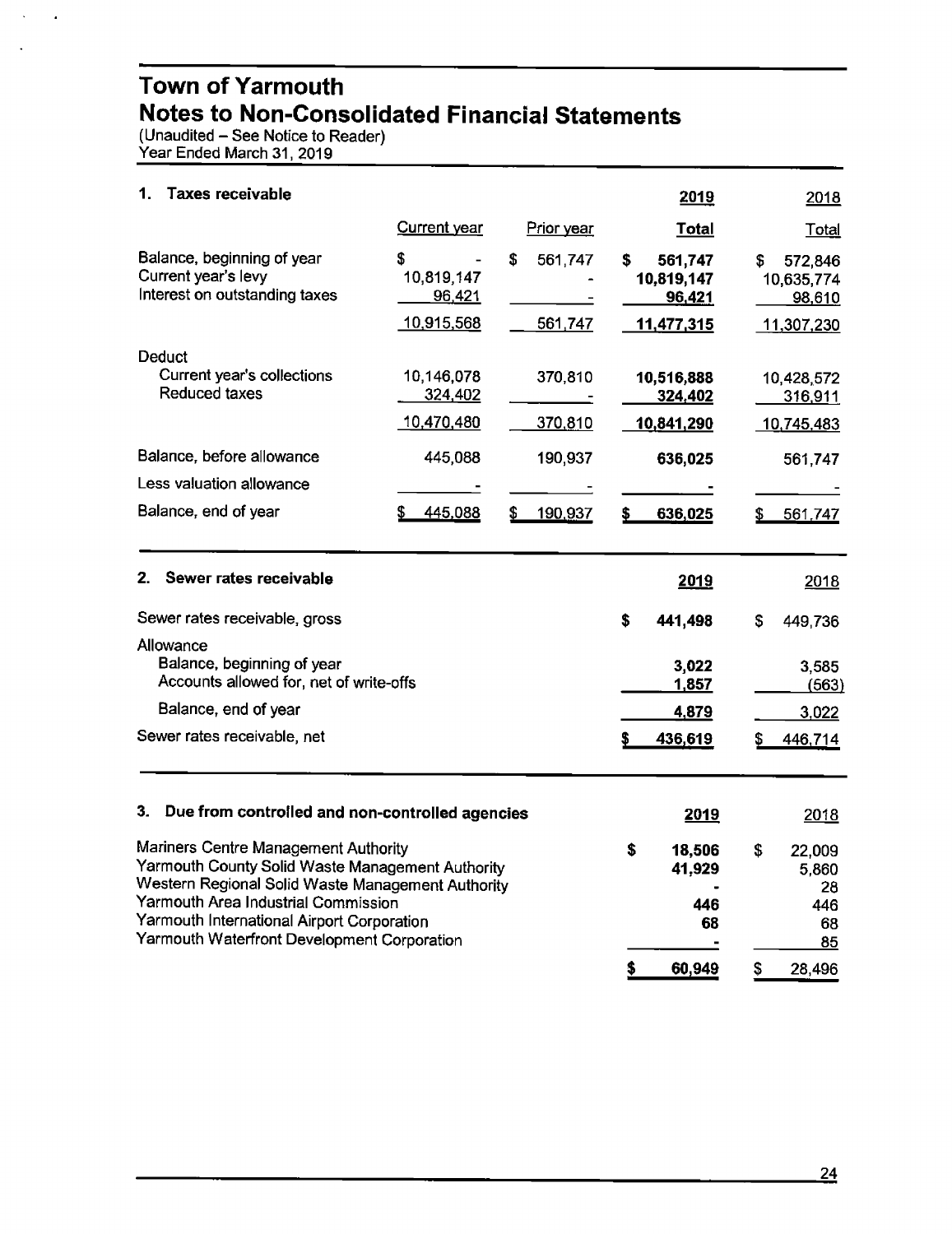#### **Town of Yarmouth Notes to Non-Consolidated Financial Statements**

(Unaudited - See Notice to Reader) Year Ended March 31, 2019

| Due to own funds<br>4.                                                                                                                                                 | 2019<br>2018                                                                                                                                               |
|------------------------------------------------------------------------------------------------------------------------------------------------------------------------|------------------------------------------------------------------------------------------------------------------------------------------------------------|
| <b>Capital Fund</b><br>Capital Reserve Fund<br><b>Operating Reserve Fund</b><br><b>Trust Fund</b><br><b>Water Utility Operating Fund</b><br>Water Utility Capital Fund | \$<br>(257, 333)<br>S<br>(620, 769)<br>60,000<br>60,000<br>2,110,716<br>1,928,162<br>26<br>26<br>(73, 365)<br>(462, 445)<br>6<br>6<br>1,840,050<br>904,980 |
| 5. Accumulated surplus                                                                                                                                                 | 2019<br>2018                                                                                                                                               |
| Balance, beginning of year                                                                                                                                             | \$<br>S<br>705,518                                                                                                                                         |
| Annual surplus (deficit)                                                                                                                                               | (705, 518)                                                                                                                                                 |
| Balance, end of year                                                                                                                                                   |                                                                                                                                                            |

#### **6. Long-term debt**

Principal repayments required by the Capital Fund in the next five years are as follows:

| 2020 | \$300,000 |
|------|-----------|
| 2021 | \$300,000 |
| 2022 | \$300,000 |
| 2023 | \$300,000 |
| 2024 | \$166,667 |
|      |           |

 $\hat{\mathbf{r}}$